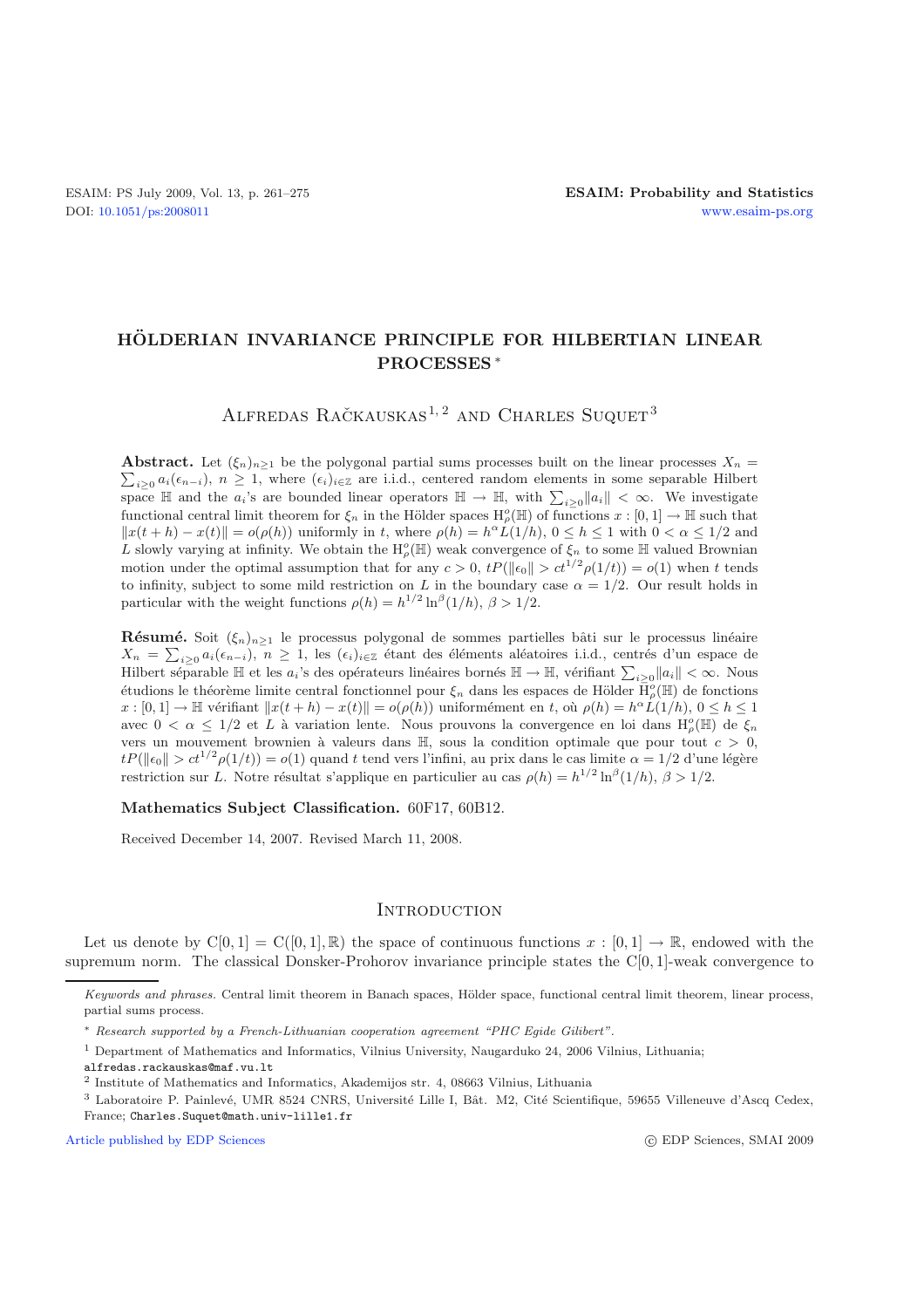some Brownian motion W of the polygonal line  $\xi_n$  built on the partial sums of a centered, square integrable, i.i.d. sequence  $(X_i)_{i\geq 1}$  of real random variables. This result has a lot of applications, especially in statistics, and continues to receive many extensions. Our current contribution involves three directions of extension, dealing with:

- infinite dimensional  $X_i$ 's;
- other topological frameworks than C[0, 1] for the weak convergence of  $\xi_n$ ;
- dependent  $X_i$ 's.

When the  $X_i$ 's are i.i.d. random elements in some separable Banach space  $(B, \|\ \|)$ , we say that  $X_1$  satisfies the central limit theorem in B, denoted by  $X_1 \in CLT(B)$ , if  $n^{-1/2}S_n := n^{-1/2}(X_1 + \cdots + X_n)$  converges in distribution in  $B$  (the limit is then necessarily some Gaussian random element in  $B$ ). It is well-known that the central limit theorem in  $B$  is not a direct extension of the finite dimensional case. Depending on the geometry of the space B, one can even find some bounded random element  $X_1$  which does not satisfy the CLT, see *e.g.* [\[8\]](#page-14-0). In the nice case where B is a Hilbert space,  $X_1 \in \text{CLT}(B)$  is equivalent to  $\mathbf{E} X_1 = 0$  and  $\mathbf{E} ||X_1||^2 < \infty$ . The invariance principle in  $B$  inherits the geometric pathologies of the CLT in  $B$  in the following sense. Denoting by  $\xi_n$  the polygonal line with vertices  $(k/n, S_k)$ , we say that  $X_1 \in \text{FCLT}(B)$  if  $n^{-1/2}\xi_n$  converges in distribution to some B-valued Brownian motion in the space  $C([0, 1], B)$  of continuous functions  $[0, 1] \rightarrow B$ . In 1973, Kuelbs [\[6](#page-14-1)] proved that  $X_1 \in \text{FCLT}(B)$  if and only if  $X_1 \in \text{CLT}(B)$ .

Replacing  $C([0, 1], \mathbb{R})$  or  $C([0, 1], B)$ 's topology by a stronger one, leads to invariance principles of a wider scope than in the classical setting. Indeed this provides more continuous functionals of the paths of  $\xi_n$ . For instance, invariance principles in Hölder spaces have statistical applications to the detection of a changed segment in data [\[13](#page-14-2)[,15](#page-14-3)]. Let us recall the first Hölderian invariance principle, obtained by Lamperti [\[7\]](#page-14-4). For  $0 < \alpha < 1$ , let  $\dot{H}^o_\alpha[0,1] = H^o_\alpha([0,1],\mathbb{R})$  be the vector space of continuous functions  $x : [0,1] \to \mathbb{R}$  such that lim  $\delta \rightarrow 0$  $\omega_{\alpha}(x,\delta) = 0$ , where

$$
\omega_{\alpha}(x,\delta) = \sup_{\substack{s,t \in [0,1],\\0 \le t-s \le \delta}} \frac{|x(t) - x(s)|}{|t - s|^{\alpha}}.
$$

 $H_{\alpha}^{o}[0,1]$  is a separable Banach space when endowed with the norm

$$
||x||_{\alpha} := |x(0)| + \omega_{\alpha}(x, 1).
$$

Lamperti proved that if  $0 < \alpha < 1/2$  and  $\mathbf{E} |X_1|^p < \infty$ , where  $p > p(\alpha) := 1/(1/2 - \alpha)$ , then  $n^{-1/2}\xi_n$  converges in distribution to W in the space  $H_{\alpha}^o[0, 1]$ . This result was completed and extended by the authors [\[12\]](#page-14-5) to the case of Banach space valued  $X_i$ 's in the following way. Put  $\rho(h) = h^{\alpha} L(1/h)$ ,  $0 \le h \le 1$  with  $0 < \alpha \le 1/2$  and L slowly varying at infinity. Let  $H^o_\rho(B) = H^o_\rho([0, 1], B)$  be the Hölder space of functions  $x : [0, 1] \mapsto B$ , such that  $||x(t + h) - x(t)|| = o(\rho(h))$ , uniformly in t (the relevant Hölder norm and the technical assumptions on L are explicited below in Section [1\)](#page-2-0). Then  $n^{-1/2}\xi_n$  converges weakly to some B-valued Brownian motion in the space  $H^o_p(B)$  *if and only if*  $X_1 \in \text{CLT}(B)$  and for every positive c,  $\lim_{t \to \infty} t \mathbf{P}\{\|X_1\| > c\theta(t)\} = 0$ , where  $\theta(t) := t^{1/2} \rho(1/t)$ . In the familiar case where  $\rho(h) = h^{\alpha}$ , the second condition is equivalent to  $\mathbf{P}\{\|X_1\| > t\} =$  $o(t^{-p(\alpha)})$ .

In view of statistical applications, there is an obvious interest in extending the invariance principles beyond the classical case of i.i.d. observations. A recent survey of invariance principles in  $C[0, 1]$  for stationary sequences is [\[10](#page-14-6)]. For invariance principles under various weak dependence conditions, let us also mention [\[3\]](#page-14-7). Hamadouche [\[4](#page-14-8)] gives some Hölderian invariance principles for real valued  $\alpha$ -mixing or associated  $X_i$ 's. In a recent contribution, Juodis *et al.* [\[5](#page-14-9)] investigate the invariance principle in  $H^o_\alpha$  for some linear processes  $X_i = \sum_{j\geq 0} a_j \epsilon_{i-j}$ , where  $(\epsilon_j)_{j\in\mathbb{Z}}$  are i.i.d., centered and square integrable random variables with  $\sum_{j\geq 0} a_j^2 < \infty$ . When  $\sum_{i\geq 0} |a_i| < \infty$ , they show that  $n^{-1/2}\xi_n$  converges weakly in  $H^o_\alpha[0,1]$  to some Brownian motion under the optimal assumption that  $\mathbf{P}\{|e_0| \ge t\} = o(t^{-p(\alpha)})$ .

A natural extension of linear process to infinite dimensional spaces is linear process in the separable Hilbert space  $\mathbb{H}$ , obtained by replacing the constants  $a_j$  by continuous linear operators  $\mathbb{H} \to \mathbb{H}$ , acting on the i.i.d.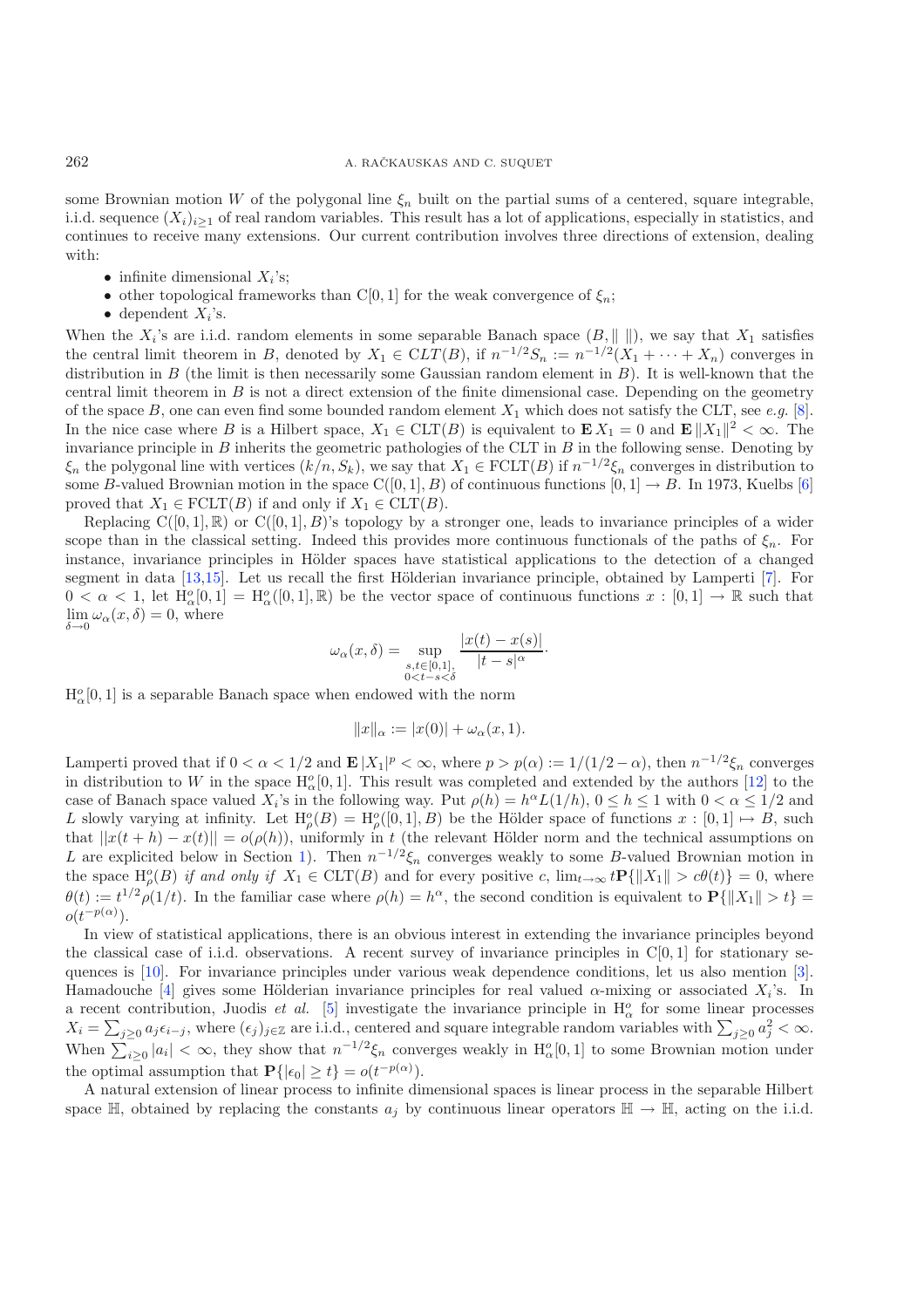random elements  $\epsilon_i$ 's in H (for a formal definition, see [\(1.5\)](#page-3-0) below). Merlevède *et al.* [\[9](#page-14-10)] obtained optimal central limit theorem for such processes and this result was completed by Dedecker and Merlevède  $[2]$  $[2]$  who established the corresponding functional central limit theorem in  $C([0, 1], \mathbb{H})$ . The present contribution investigates the functional central limit theorem for such linear processes in the space  $H^o_\rho(\mathbb{H})$ . Our main result extends the short memory case in [\[5](#page-14-9)] both with infinite dimensional setting and general Hölderian weights functions  $\rho$ .

The paper is organized as follows. The main result together with all the preliminary material is presented in Section [1.](#page-2-0) Proofs are given in Section [2](#page-4-0) which starts by a general methodology to prove invariance principles in  $H_{\rho}^{\circ}(B)$  (Theorem [2.1](#page-2-1) which may be of independent interest). Technical lemmas and tools are gathered in Section [3.](#page-9-0)

### 1. RESULTS

#### <span id="page-2-0"></span>1.1. **Notations**

Let  $(B, \|\ \|)$  be a separable Banach space. A B-valued Brownian motion  $W_Q$  with covariance operator Q is a Gaussian process indexed by [0, 1], with independent increments such that  $W_Q(t) - W_Q(s)$  has the same distribution as  $|t - s|^{1/2}Y$ , where Y is a centered Gaussian random element in B with covariance operator Q.

We write  $C(B)$  for the Banach space of continuous functions  $x : [0,1] \rightarrow B$  endowed with the supremum norm  $||x||_{\infty} := \sup{||x(t)||; t \in [0,1]}.$  Let  $\rho$  be a real valued non decreasing function on [0,1], null and right continuous at 0, positive on  $(0, 1]$ . Put

$$
\omega_{\rho}(x,\delta) := \sup_{\substack{s,t \in [0,1],\\0 < t - s < \delta}} \frac{\|x(t) - x(s)\|}{\rho(t - s)}.
$$

We associate to  $\rho$  the Hölder space

<span id="page-2-2"></span>
$$
\mathrm{H}^o_{\rho}(B) := \{ x \in \mathrm{C}(B); \, \lim_{\delta \to 0} \omega_{\rho}(x,\delta) = 0 \},
$$

equipped with the norm

$$
||x||_{\rho} := ||x(0)|| + \omega_{\rho}(x, 1).
$$

To discard triviality, we may assume that  $\rho(h) \ge ch$  for some positive constant c. Then  $H^o_\rho(B)$  inherits the separability of B (see [\[11](#page-14-12)]). As in [\[12](#page-14-5)], we shall restrict our study to the case of weight functions  $\rho$  in the class R defined below. For any  $\rho$  in R, the space  $H^o_\rho(B)$  supports any B-valued Brownian motion.

<span id="page-2-1"></span>**Definition 1.1.** Let  $\mathcal{R}$  be the class of non decreasing functions  $\rho : [0,1] \to \mathbb{R}$ , positive on  $(0,1]$ , such that  $\rho(0) = 0$  and satisfying

i) for some  $0 < \alpha \leq 1/2$ , and some positive function L which is normalized slowly varying at infinity,

$$
\rho(h) = h^{\alpha} L(1/h), \quad 0 < h \le 1; \tag{1.1}
$$

ii)  $\theta(t) = t^{1/2} \rho(1/t)$  is  $C^1$  on  $[1, \infty)$ ;

iii) there is a  $\beta > 1/2$  and some  $a > 1$ , such that  $\theta(t) \ln^{-\beta}(t)$  is non decreasing on  $[a, \infty)$ .

We say that a function is *ultimately* decreasing or increasing or non decreasing or non increasing if the corresponding monotonicity holds on some interval  $[c, \infty)$ .

<span id="page-2-3"></span>**Remark 1.2.** Clearly  $L(t) \ln^{-\beta}(t)$  is normalized slowly varying for any  $\beta > 0$ , so when  $\alpha < 1/2$ ,  $t^{1/2-\alpha}L(t)$  $\ln^{-\beta}(t)$  is ultimately non decreasing and iii) is automatically satisfied.

The assumption ii) of  $C^1$  regularity for  $\theta$  is not a real restriction, since the function  $\rho(1/t)$  being  $\alpha$ -regularly varying at infinity (that is  $\rho(1/t) = t^{-\alpha}L(t)$ ,  $t \ge 1$ ) is asymptotically equivalent to a  $C^{\infty}$   $\alpha$ -regularly varying function  $\tilde{\rho}(1/t)$  (see [\[1\]](#page-14-13)). Then the corresponding Hölderian norms are equivalent.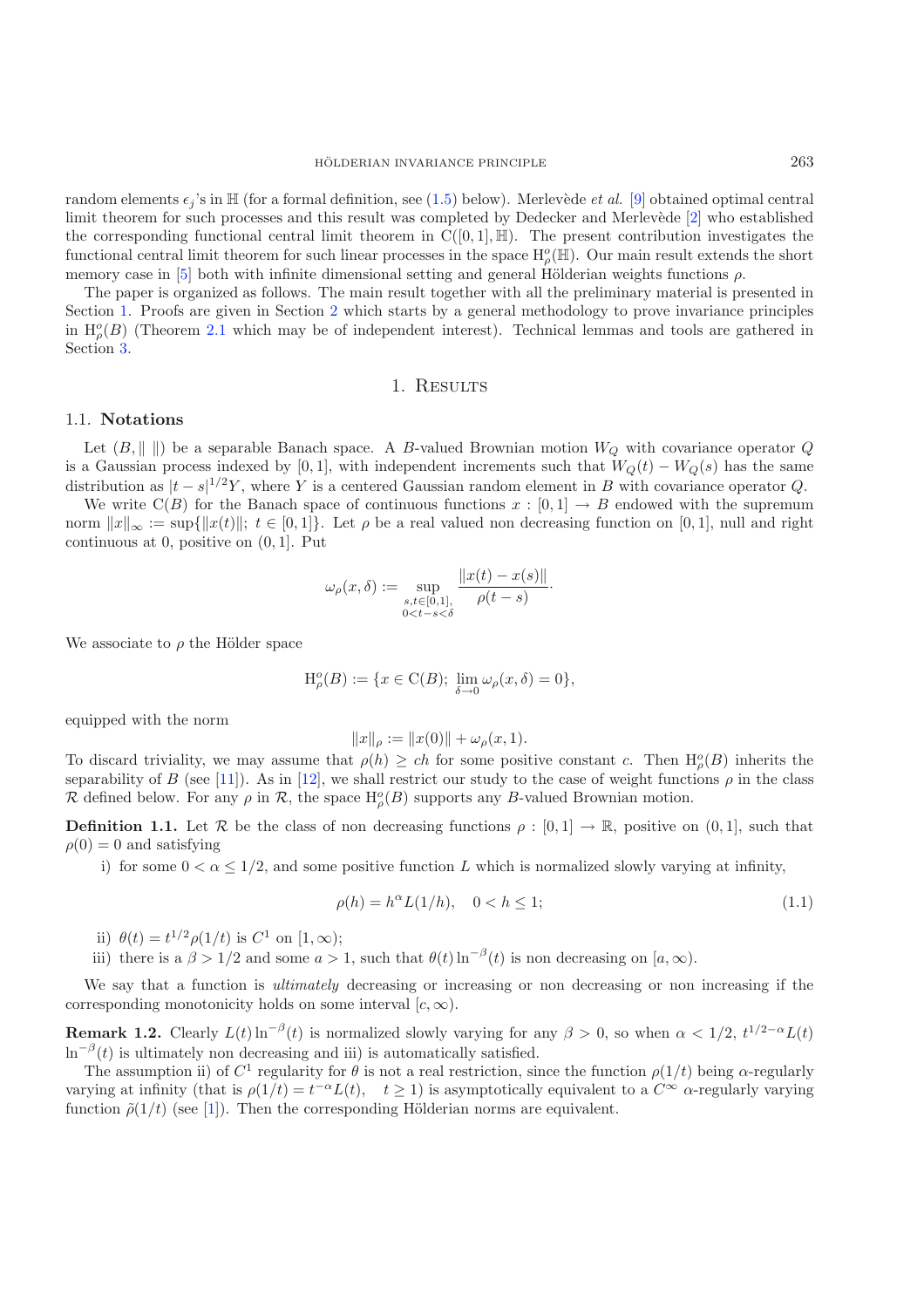Put  $b := \inf_{t>1} \theta(t)$ . Since by iii), the function  $\theta(t)$  is ultimately increasing and  $\lim_{t\to\infty} \theta(t) = \infty$ , we can define its generalized inverse  $\varphi$  on  $[b,\infty)$  by

<span id="page-3-1"></span>
$$
\varphi(u) := \sup\{t \ge 1; \ \theta(t) \le u\}.\tag{1.2}
$$

With this definition, we have  $\theta(\varphi(u)) = u$  for  $u \ge b$  and  $\varphi(\theta(t)) = t$  for  $t \ge a$ .

<span id="page-3-2"></span>The following notation is convenient for the various weak convergences considered in the paper. Let  $\mathfrak X$  be some separable Banach space and  $(Y_n)_{n\geq 1}$  be a sequence of random elements in  $\mathfrak{X}$ . We write

$$
Y_n \xrightarrow[n \to \infty]{\mathfrak{X}} Y,
$$

for the weak convergence of  $(Y_n)_{n>1}$  in the space  $\mathfrak{X}$  to the random element Y, *i.e.*  $\mathbf{E} f(Y_n)$  converges to  $\mathbf{E} f(Y)$ for any continuous and bounded  $f : \mathfrak{X} \to \mathbb{R}$ .

For the sequence  $(X_n)_{n>1}$  of random elements in the separable Banach space B, put

$$
S_0 := 0, \quad S_n := \sum_{i=1}^n X_i \tag{1.3}
$$

and define the partial sums process  $\xi_n$  by

<span id="page-3-0"></span>
$$
\xi_n(t) := S_{[nt]} + (nt - [nt])X_{[nt]+1}, \quad t \in [0,1],
$$
\n(1.4)

where  $[nt]$  denotes the integer part of nt. As polygonal lines, the paths of  $\xi_n$  belong to  $H^o_\rho(B)$  for every  $\rho$  in  $\mathcal R$ since then  $\rho(h) \geq ch$  for some constant  $c > 0$ .

In this paper we consider the case where  $(X_k)_{k\geq 0}$  is a linear process with values in the separable Hilbert space  $\mathbb H$  of the form

<span id="page-3-4"></span>
$$
X_k = \sum_{i=0}^{\infty} a_i(\epsilon_{k-i}), \quad k = 0, 1, ..., \tag{1.5}
$$

where  $(a_i, i \in \mathbb{Z})$  is a given sequence of continuous linear operators  $\mathbb{H} \to \mathbb{H}$  with  $a_i = 0$  for  $i < 0$  and  $(\epsilon_i, i \in \mathbb{Z})$ is a sequence of independent identically distributed random elements in  $\mathbb{H}$  with  $\mathbf{E} \epsilon_0 = 0$  and  $\mathbf{E} \|\epsilon_0\|^2 < \infty$ . We shall abbreviate the notation  $a_i(\epsilon_{k-i})$  in  $a_i \epsilon_{k-i}$ . In the same spirit, we use the same notation  $\| \|$  for the norm in H and the operator norm on the space of continuous linear operators  $\mathbb{H} \to \mathbb{H}$ . If we assume that  $\sum_{i \in \mathbb{Z}} ||a_i|| < \infty$ then the series in [\(1.5\)](#page-3-0) converges almost surely in the strong topology of  $\mathbb H$  and its sum  $X_k$  is a random element of H. This follows by Itô-Nisio theorem (see *e.g.* [\[8\]](#page-14-0), p. 151), since  $\mathbf{E} \|\sum_i a_i \epsilon_{k-i}\|^2 \leq \mathbf{E} \epsilon_0^2$  $\sum_i ||a_i||^2$ . Moreover  $(X_k)_{k\geq 0}$  is stationary.

#### <span id="page-3-3"></span>1.2. **Main result**

**Theorem 1.3.** *Let*  $(X_k)_{k\geq 0}$  *be the linear process defined by [\(1.5\)](#page-3-0) and assume that*  $(a_i)_{i\geq 0}$  *satisfies:* 

$$
\sum_{i=0}^{\infty} ||a_i|| < \infty.
$$
\n(1.6)

*Define the continuous linear operator*

$$
A := \sum_{i=0}^{\infty} a_i,\tag{1.7}
$$

<span id="page-3-5"></span>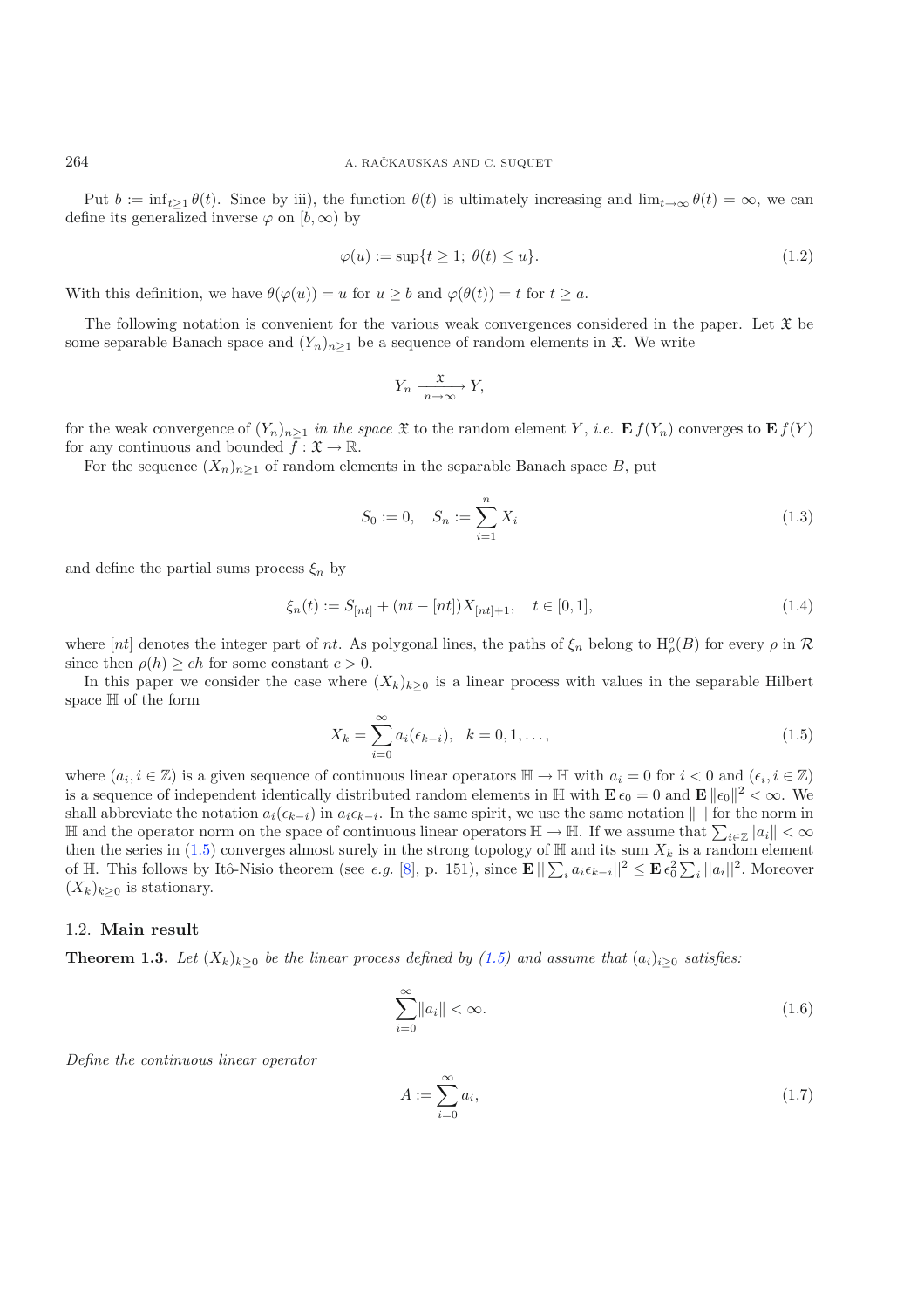<span id="page-4-2"></span><span id="page-4-1"></span>*assume that*  $A \neq 0$  *and denote by*  $A^*$  *its adjoint operator. Write* K *for the covariance operator of the square integrable random element*  $\epsilon_0$  *in*  $\mathbb{H}$ *. Let*  $S_n$  *and*  $\xi_n$  *be the partial sums and partial sums process built on*  $(X_k)_{k>0}$ *, defined by [\(1.3\)](#page-3-1)* and [\(1.4\)](#page-3-2). Then for every  $\rho \in \mathcal{R}$ ,

$$
n^{-1/2}\xi_n \xrightarrow[n \to \infty]{\mathrm{H}^o_p(\mathbb{H})} W_Q,\tag{1.8}
$$

*where*  $W_Q$  *is a*  $\mathbb{H}$  *valued Brownian motion with covariance operator*  $Q = AKA^*$ *, if for every*  $c > 0$ *,* 

$$
\lim_{t \to \infty} t \mathbf{P}\{ \|\epsilon_0\| > c\theta(t) \} = 0. \tag{1.9}
$$

Condition [\(1.9\)](#page-4-1) is optimal because the class of linear processes considered includes the special case where  $X_k = \epsilon_k$ and it is known from [\[12\]](#page-14-5) that in this case [\(1.9\)](#page-4-1) is necessary for the weak- $H^o_\rho(\mathbb{H})$  convergence of  $n^{-1/2}\xi_n$  to  $W_Q$ . It is easily seen that if  $\alpha < 1/2$  in [\(1.1\)](#page-2-2), then we can drop the requirement "for every  $c > 0$ " in [\(1.9\)](#page-4-1) and simply take  $c = 1$ . But this requirement cannot be dropped if  $\alpha = 1/2$ , see Remark 12 in [\[12\]](#page-14-5).

<span id="page-4-4"></span>To illustrate Theorem [1.3,](#page-3-3) it seems worth focusing on the cases  $\rho(h) = h^{\alpha}$ ,  $0 < \alpha < 1/2$  and  $\rho(h) =$  $h^{1/2} \ln^{\beta}(b/h)$  where  $\beta > 1/2$  and b is some positive constant chosen so that  $\rho$  increases on [0, 1].

**Corollary 1.4.** *If*  $\rho(h) = h^{\alpha}, 0 < \alpha < 1/2$  *in Theorem [1.3,](#page-3-3) the convergence [\(1.8\)](#page-4-2) holds if [\(1.9\)](#page-4-1) is replaced by* 

$$
\lim_{t \to \infty} t^p \mathbf{P}\{ \|\epsilon_0\| > t \} = 0,\tag{1.10}
$$

*where*  $p = (1/2 - \alpha)^{-1}$ .

<span id="page-4-3"></span>**Corollary 1.5.** *If*  $\rho(h) = h^{1/2} \ln^{\beta}(b/h)$ ,  $\beta > 1/2$  *in Theorem [1.3,](#page-3-3) the convergence* [\(1.8\)](#page-4-2) *holds if* [\(1.9\)](#page-4-1) *is replaced by*

$$
\mathbf{E} \exp\left(d\|\epsilon_0\|^{1/\beta}\right) < \infty, \quad \text{for each } d > 0. \tag{1.11}
$$

#### 2. Proofs

#### <span id="page-4-0"></span>2.1. **General reduction**

We describe here a general method to establish the weak- $H^o_\rho(B)$  convergence of the partial sums process  $v_n^{-1}\xi_n$  built on random elements  $X_n$  of the separable Banach space B. This may be of independent interest to prove invariance principles under various kind of dependence of the underlying sequence  $(X_n)_{n\geq 1}$ .

The function  $\rho$  is assumed to belong to R all along the paragraph. According to [\[14\]](#page-14-14),  $v_n^{-1}\xi_n$  converges weakly to  $\xi$  in  $\mathrm{H}_{\rho}^o(B)$  if and only if

- a) the "finite dimensional" distributions of  $v_n^{-1}\xi_n$  converge to those of  $\xi$ ;
- b) the sequence  $(v_n^{-1}\xi_n)_{n\geq 1}$  is tight in  $H^o_{\rho}(B)$ .

The convergence of "finite dimensional distributions" in a) means namely

$$
v_n^{-1}(\xi_n(s_1),\ldots,\xi_n(s_m))\xrightarrow[n\to\infty]{B^m} (\xi(s_1),\ldots,\xi(s_m)),
$$

for  $m \geq 1$  and  $0 \leq s_1 < \cdots < s_m \leq 1$ . This terminology is used here as a convenient analogy with the classical case  $B = \mathbb{R}$ . But it should not conceal that in general, problems of infinite dimensional weak convergence may appear already at this stage in connection with some central limit theorem in B, involving the geometry of B. Of course if  $v_n^{-1}\xi_n$  satisfies already a functional central limit theorem in the space  $C(B)$ , condition a) is automatically fulfilled.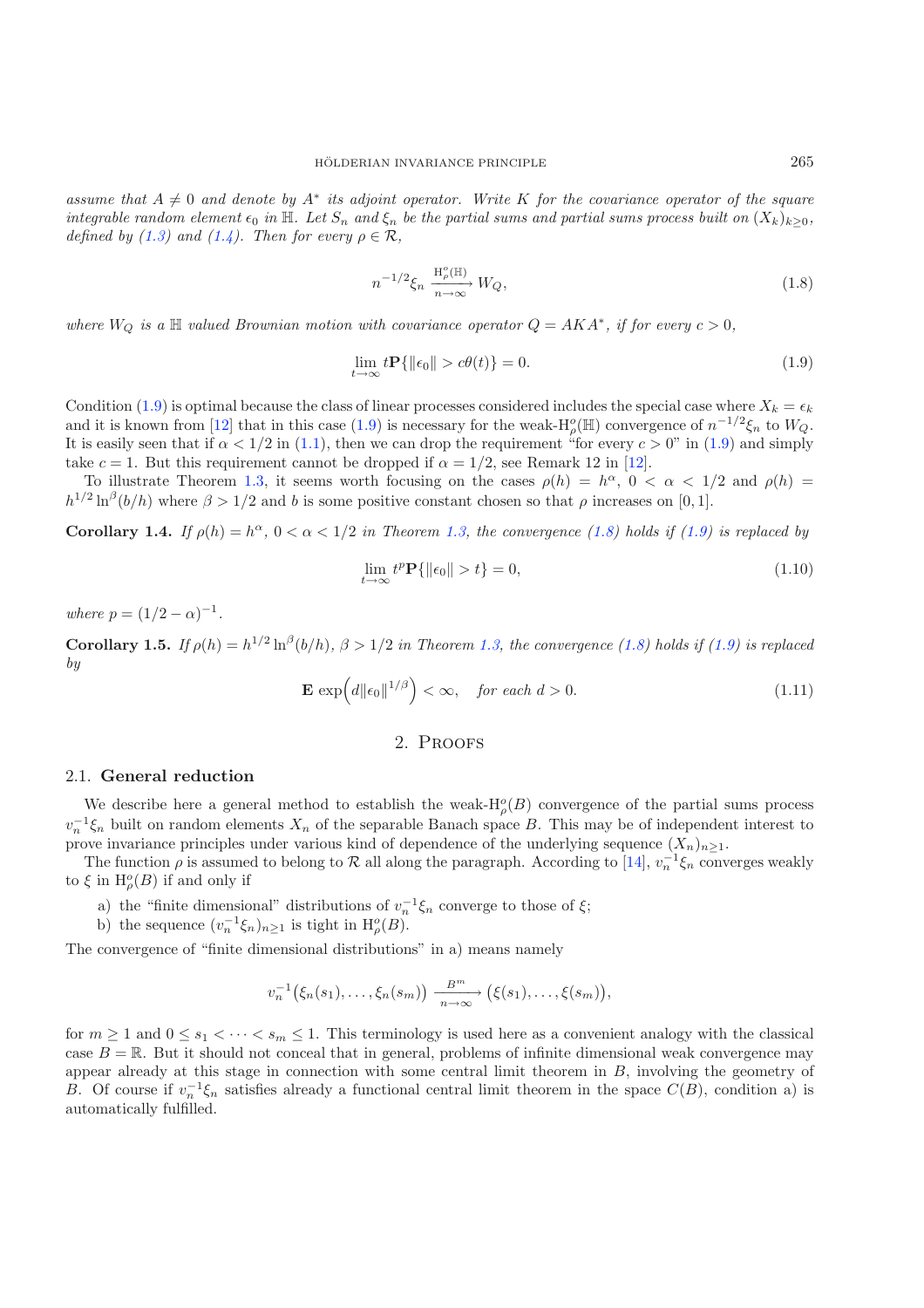Let us discuss now the tightness problem. General conditions implying the tightness of a sequence of random elements in  $H^o_\rho(B)$  may be found in [\[14\]](#page-14-14) (Th. 2 and Rem. 1). To translate this result in the setting of partial sums process  $\xi_n$ , write for simplicity

$$
t_k = t_{j,k} = k2^{-j},
$$
  $k = 0, 1, ..., 2^j, j = 1, 2, ...$ 

Then the tightness of  $(v_n^{-1}\xi_n)_{n\geq 1}$  in  $H^o_\rho(B)$  is easily seen to hold under the conditions:

- i) for every  $t \in [0, 1]$ ,  $(v_n^{-1} \xi_n(t))_{n \geq 1}$  is tight on B;
- ii) for every positive  $\varepsilon$ ,

$$
\lim_{J \to \infty} \limsup_{n \to \infty} \mathbf{P} \Big\{ \sup_{j \ge J} \frac{1}{v_n \rho(2^{-j})} \max_{0 \le k < 2^j} \|\xi_n(t_{k+1}) - \xi_n(t_k)\| \ge \varepsilon \Big\} = 0.
$$

The following theorem provides a practical way to reduce the checking of ii). It is worth noticing that *nothing is assumed about the dependence structure* of  $(X_n)_{n\geq 1}$  in its statement. Here and throughout the paper,  $\log n$ stands for the logarithm with basis 2, so that  $2^{\log n} = n$ .

**Theorem 2.1.** Let  $\xi_n$  be the partial sums process built on  $(X_k)_{k\geq 0}$ , defined by  $(1.4)$ *.* Then  $(v_n^{-1}\xi_n)_{n\geq 1}$  is tight *in*  $H^o_\rho(B)$  *if:* 

- <span id="page-5-0"></span>(1) *for every*  $t \in [0,1]$ *,*  $(v_n^{-1}\xi_n(t))_{n>1}$  *is tight on B;*
- (2)  $\frac{1}{v_n \rho(1/n)} \max_{1 \le i \le n}$  $||X_i||$  converges in probability to 0;
- (3) *for every positive*  $\varepsilon$ *,*

$$
\lim_{J\to\infty}\limsup_{n\to\infty}{\bf P}\Big\{\max_{J\le j\le \log n}\frac{1}{v_n\rho(2^{-j})}\max_{0\le k<2^j}\left\|S_{[nt_{k+1}]}-S_{[nt_k]}\right\|\ge \varepsilon\Big\}=0.
$$

*If the*  $X_i$ 's have identical distribution, then Condition 2 can be replaced by

$$
\forall \varepsilon > 0, \quad n\mathbf{P}(\|X_1\| \ge \varepsilon v_n \rho(1/n)) \xrightarrow[n \to \infty]{} 0. \tag{2.1}
$$

Clearly under identical distribution of the  $X_i$ 's,  $(2.1)$  implies Condition 2. Moreover when  $(2.1)$  is sufficient for  $(v_n^{-1}\xi_n)_{n>1}$  to satisfy the invariance principle in  $C(B)$ , then we can drop Condition 1 and concentrate on the verification of [\(2.1\)](#page-5-0) and Condition 3 to prove the invariance principle in  $H^o_\rho(B)$ .

*Proof of Theorem [2.1.](#page-2-1)* We have to check ii). Denote by  $P_0 = P_0(J, n)$  the probability appearing in Condition ii). Then  $P_0$  is bounded by  $P_1 + P_2$  where

$$
P_1 := \mathbf{P} \Big\{ \max_{J \le j \le \log n} \frac{1}{v_n \rho(2^{-j})} \max_{0 \le k < 2^j} \|\xi_n(t_{k+1}) - \xi_n(t_k)\| \ge \varepsilon \Big\}
$$

and

$$
P_2 := \mathbf{P} \Big\{ \sup_{j > \log n} \frac{1}{v_n \rho(2^{-j})} \max_{0 \le k < 2^j} \|\xi_n(t_{k+1}) - \xi_n(t_k)\| \ge \varepsilon \Big\}.
$$

*Estimation of*  $P_2$ . As  $j > \log n$ ,  $t_{k+1} - t_k = 2^{-j} < 1/n$  and then with  $t_k$  in say  $[l/n, (l+1)/n)$ , either  $t_{k+1}$  is in  $(l/n,(l+1)/n]$  or belongs to  $((l+1)/n,(l+2)/n]$ , where  $1 \leq l \leq n-2$  depends on k and j.

In the first case, computing  $\xi_n(t_{k+1})-\xi_n(t_k)$  by linear interpolation of  $\xi_n$  between  $\xi_n(l/n)$  and  $\xi_n((l+1)/n)$ , we obtain

$$
\|\xi_n(t_{k+1}) - \xi_n(t_k)\| = n\|X_{l+1}\|2^{-j} \le 2^{-j} n \max_{1 \le i \le n} \|X_i\|.
$$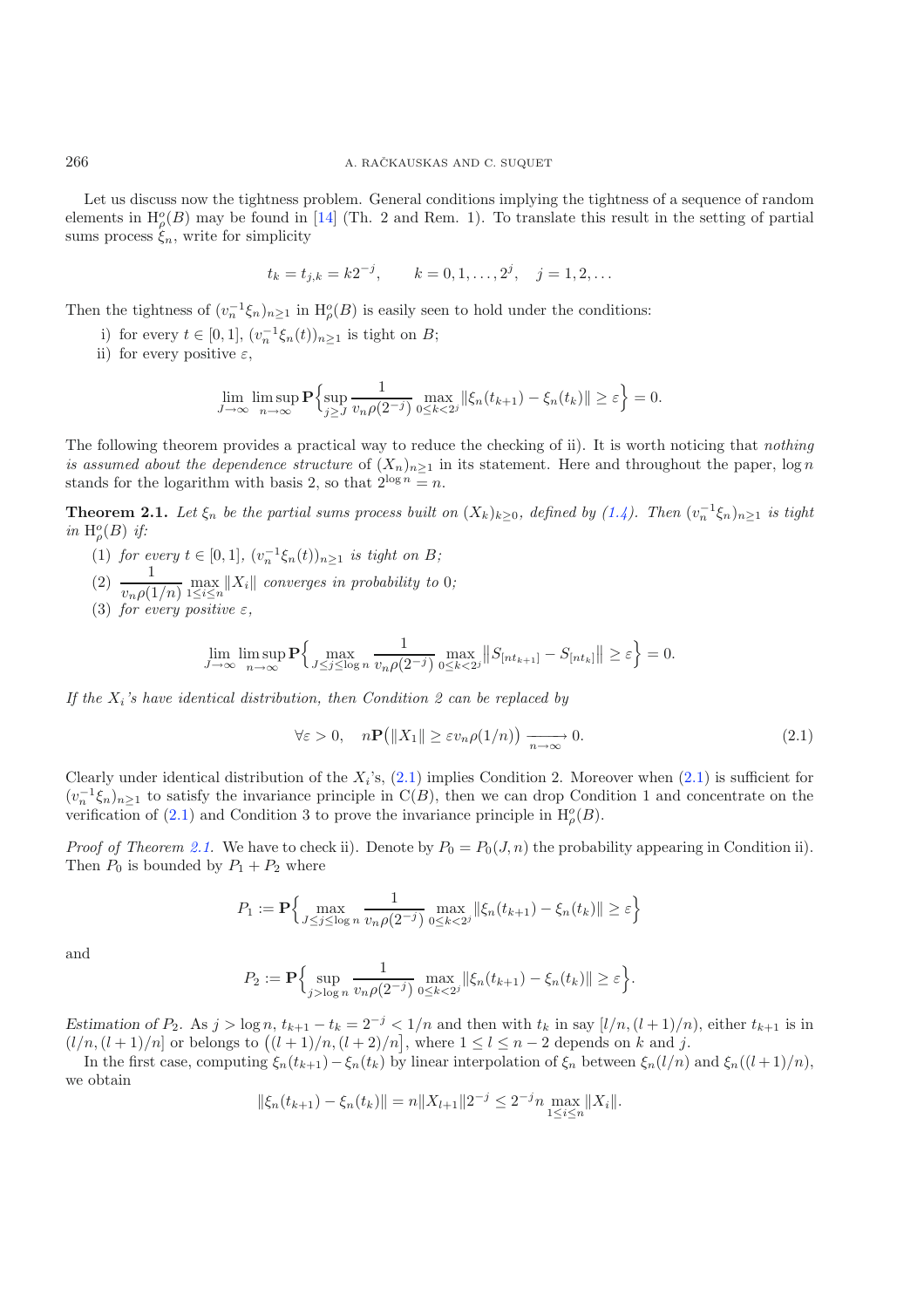If  $t_k$  and  $t_{k+1}$  are in consecutive intervals, then

$$
\|\xi_n(t_{k+1}) - \xi_n(t_k)\| \le \|\xi_n(t_k) - \xi_n((l+1)/n)\| + \|\xi_n((l+1)/n) - \xi_n(t_{k+1})\|
$$
  
\n
$$
\le ((l+1)/n - t_k + t_{k+1} - (l+1)/n)n \max_{1 \le i \le n} \|X_i\|
$$
  
\n
$$
= 2^{-j} n \max_{1 \le i \le n} \|X_i\|.
$$

Recalling that  $\theta(t) = t^{1/2} \rho(1/t)$  is ultimately non decreasing, this estimate of  $\|\xi_n(t_{k+1}) - \xi_n(t_k)\|$  leads to

$$
P_2 \le \mathbf{P} \Big\{ \sup_{j > \log n} \frac{1}{v_n \rho(2^{-j})} n 2^{-j} \max_{1 \le i \le n} ||X_i|| \ge \varepsilon \Big\}
$$
  
=  $\mathbf{P} \Big\{ \frac{n^{1/2}}{v_n} \max_{1 \le i \le n} ||X_i|| \sup_{j > \log n} \frac{1}{2^{j/2} \rho(2^{-j})} (n 2^{-j})^{1/2} \ge \varepsilon \Big\}$   

$$
\le \mathbf{P} \Big\{ \frac{n^{1/2}}{v_n \theta(n)} \max_{1 \le i \le n} ||X_i|| \ge \varepsilon \Big\}
$$
  
=  $\mathbf{P} \Big\{ \frac{1}{v_n \rho(1/n)} \max_{1 \le i \le n} ||X_i|| \ge \varepsilon \Big\},$ 

for *n* large enough, whence by Condition 2,  $\lim_{n\to\infty} P_2 = 0$ .

*Estimation of*  $P_1$ . Let  $u_k = [nt_k]$ . Then  $u_k \le nt_k \le 1 + u_k$  and  $1 + u_k \le u_{k+1} \le nt_{k+1} \le 1 + u_{k+1}$ . Therefore

$$
\|\xi_n(t_{k+1}) - \xi_n(t_k)\| \le \|\xi_n(t_{k+1}) - S_{u_{k+1}}\| + \|S_{u_{k+1}} - S_{u_k}\| + \|S_{u_k} - \xi_n(t_k)\|.
$$

Since  $||S_{u_k} - \xi_n(t_k)|| \le ||X_{1+u_k}||$  and  $||\xi_n(t_{k+1}) - S_{u_{k+1}}|| \le ||X_{1+u_{k+1}}||$  we obtain  $P_1 \le P_{1,1} + 2P_{1,2}$ , where

$$
P_{1,1} := \mathbf{P} \Big\{ \max_{J \le j \le \log n} \frac{1}{v_n \rho(2^{-j})} \max_{1 \le k \le 2^j} \|S_{u_{k+1}} - S_{u_k}\| \ge \frac{\varepsilon}{2} \Big\}
$$
  

$$
P_{1,2} := \mathbf{P} \Big\{ \max_{J \le j \le \log n} \frac{1}{v_n \rho(2^{-j})} \max_{1 \le i \le n} \|X_i\| \ge \frac{\varepsilon}{4} \Big\}.
$$

In  $P_{1,2}$ , the maximum over j is realized for  $j = [\log n]$ , so  $\lim_{n\to\infty} P_{1,2} = 0$  by Condition 2.

Gathering all the estimates, we finally obtain

$$
\lim_{J \to \infty} \limsup_{n \to \infty} P_0 = \lim_{J \to \infty} \limsup_{n \to \infty} P_{1,1} = 0,
$$

by Condition 3.

#### 2.2. **Proof of Theorem [1.3](#page-3-3)**

We need to check the convergence of finite dimensional distributions and tightness.

The invariance principle in  $C(\mathbb{H})$  is established under  $(1.6)$  by Dedecker and Merlevède [\[2\]](#page-14-11) as a special case of their Theorem 5 (see also in [\[10](#page-14-6)] Prop. 17 and the discussion p. 21). From this  $C(\mathbb{H})$  invariance principle, we already have the convergence of finite dimensional distributions of  $n^{-1/2}\xi_n$  and Condition 1 of our Theorem [2.1](#page-2-1) is satisfied. So it remains to check [\(2.1\)](#page-5-0) and Condition 3.

First we note that our assumption  $(1.9)$  implies via Lemma [3.7](#page-12-0) below that for every positive constant c,

$$
\lim_{t \to \infty} t \mathbf{P} (||X_0|| \ge c\theta(t)) = 0.
$$

 $\Box$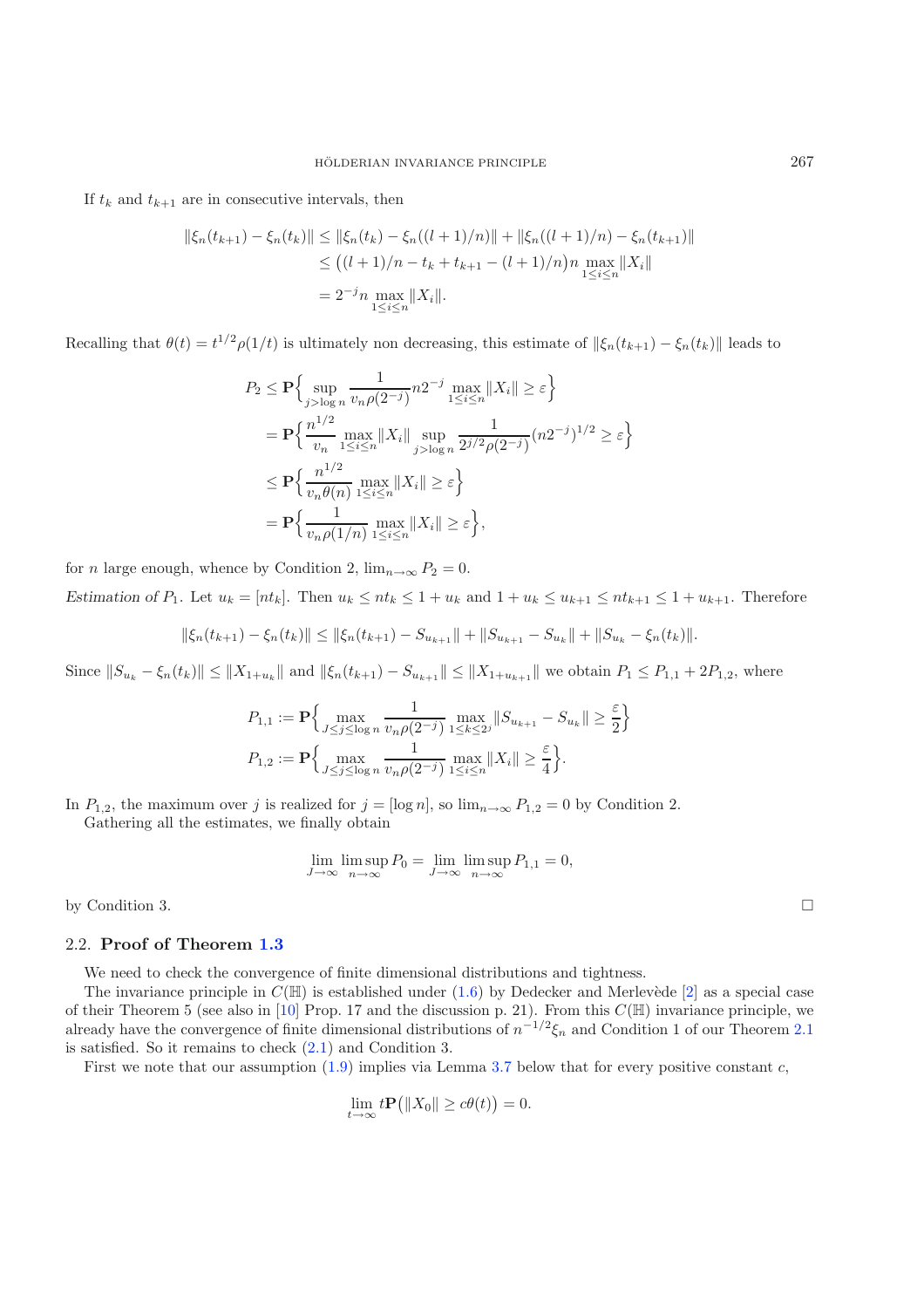So it remains only to check Condition 3, that is  $\lim_{J\to\infty} \limsup_{n\to\infty} P_1(J,n,\varepsilon) = 0$ , with

$$
P_1(J, n, \varepsilon) = \mathbf{P} \Biggl\{ \max_{J \le j \le \log n} \frac{1}{n^{1/2} \rho(2^{-j})} \max_{0 \le k < 2^j} \left\| S_{u_{k+1}} - S_{u_k} \right\| \ge \varepsilon \Biggr\},\tag{2.2}
$$

where  $u_k = [nt_k] = [nk2^{-j}]$ . It is useful to note here that as  $j \le \log n$ ,

<span id="page-7-6"></span><span id="page-7-5"></span>
$$
1 \le u_{k+1} - u_k \le n2^{-j} + 1 \le 2n2^{-j}, \quad 0 \le k < 2^j. \tag{2.3}
$$

Let us fix an arbitrary  $\delta > 0$  and define

$$
\hat{\epsilon}_l := \epsilon_l \mathbf{1}\{ \|\epsilon_l\| \le \delta\theta(n) \} - \mathbf{E} \epsilon_l \mathbf{1}\{ \|\epsilon_l\| \le \delta\theta(n) \},\tag{2.4}
$$

<span id="page-7-2"></span>
$$
\tilde{\epsilon}_l := \epsilon_l \mathbf{1}\{ \|\epsilon_l\| > \delta\theta(n) \} - \mathbf{E} \,\epsilon_l \mathbf{1}\{ \|\epsilon_l\| > \delta\theta(n) \}.
$$
\n(2.5)

Since  $\mathbf{E} \epsilon_l = 0$ ,  $\epsilon_l = \widehat{\epsilon_l} + \widetilde{\epsilon_l}$  and we have

$$
S_{u_{k+1}} - S_{u_k} = \sum_{l=-\infty}^{\infty} b_{k,l} \epsilon_l = Z_{j,k}^{(1)} + Z_{j,k}^{(2)},
$$

<span id="page-7-4"></span>where

$$
Z_{j,k}^{(1)} = \sum_{l=-\infty}^{\infty} b_{k,l} \hat{\epsilon}_l, \qquad Z_{j,k}^{(2)} = \sum_{l=-\infty}^{\infty} b_{k,l} \tilde{\epsilon}_l
$$
 (2.6)

and

$$
b_{k,l} := \sum_{i=u_k+1}^{u_{k+1}} a_{i-l}.
$$
\n(2.7)

<span id="page-7-1"></span>Hence, we have

$$
P_1(J,n,\varepsilon) \le P_1^{(1)}(J,n,\varepsilon,\delta) + P_1^{(2)}(J,n,\varepsilon,\delta),\tag{2.8}
$$

where for  $i = 1, 2$ ,

<span id="page-7-3"></span>
$$
P_1^{(i)}(J,n,\varepsilon,\delta) := P\bigg\{\max_{J \le j \le \log n} \frac{1}{\rho(2^{-j})} \max_{0 \le k < 2^j} \|Z_{j,k}^{(i)}\| > \frac{\varepsilon}{2} n^{1/2} \bigg\}.
$$

*Estimation of*  $P_1^{(2)}(J,n,\varepsilon,\delta)$ . First we apply Chebyshev inequality to obtain

$$
P_1^{(2)}(J,n,\varepsilon,\delta) \le \sum_{J \le j \le \log n} \frac{4}{\varepsilon^2 n \rho (2^{-j})^2} \sum_{0 \le k < 2^j} \mathbf{E} \|Z_{j,k}^{(2)}\|^2. \tag{2.9}
$$

Next observe that from Lemma [3.1](#page-2-1) below, there is some constant  $c_0$  such that for any positive integer  $m$ 

$$
\sum_{l=-\infty}^{\infty} \left\| \sum_{i=1}^{m} a_{i-l} \right\|^2 \le c_0 m.
$$
\n(2.10)

<span id="page-7-0"></span>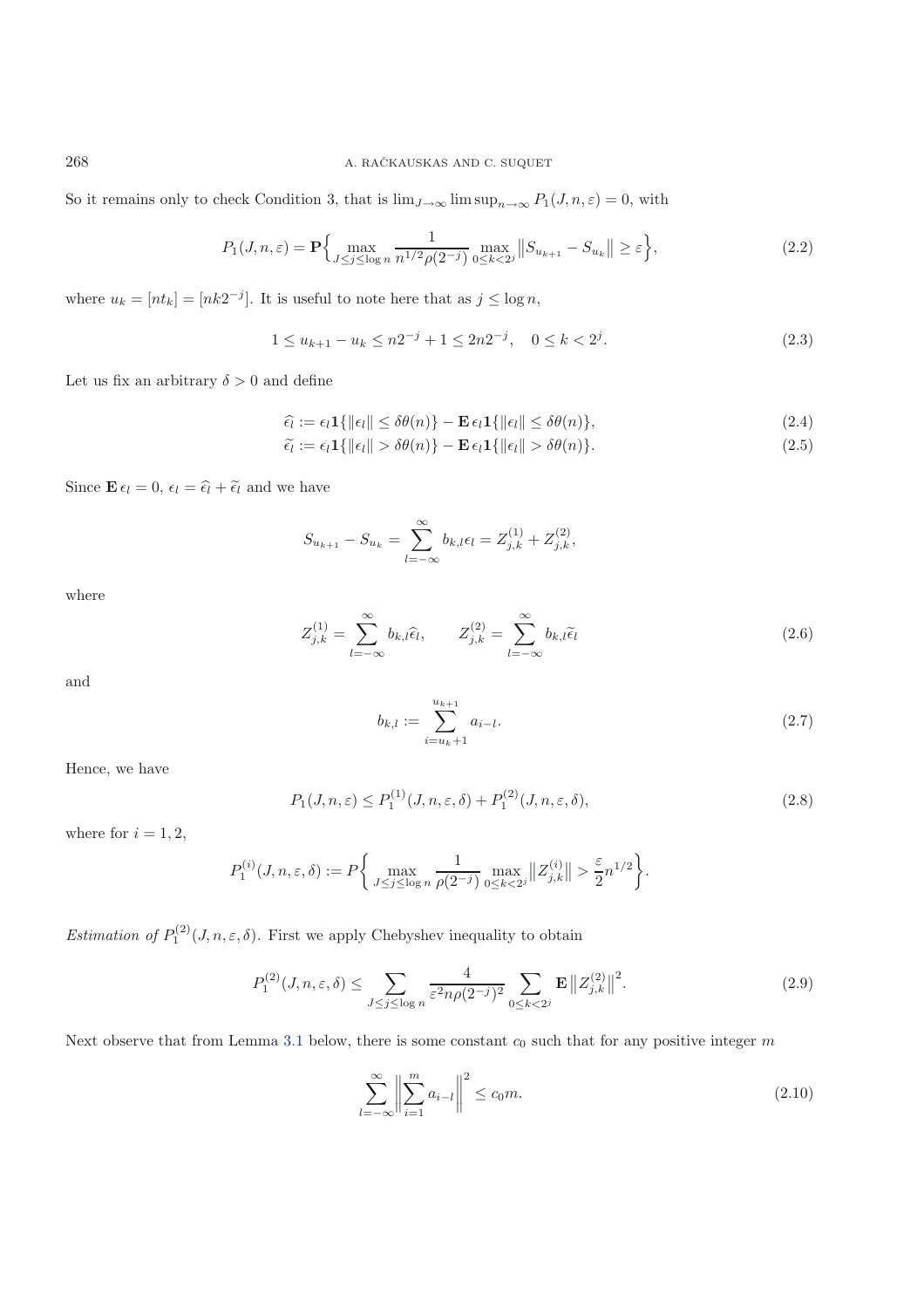In view of the Hilbertian structure of  $\mathbb{H}$  and recalling  $(2.3)$ , we get then

<span id="page-8-2"></span>
$$
\mathbf{E} ||Z_{j,k}^{(2)}||^2 = \sum_{l=-\infty}^{\infty} \mathbf{E} ||b_{k,l}\tilde{\epsilon}_l||^2
$$
  
\n
$$
\leq \sum_{l=-\infty}^{\infty} ||b_{k,l}||^2 \mathbf{E} ||\tilde{\epsilon}_l||^2
$$
  
\n
$$
\leq c_0 (u_{k+1} - u_k) \mathbf{E} ||\tilde{\epsilon}_0||^2
$$
  
\n
$$
\leq 2n2^{-j} c_0 \mathbf{E} ||\tilde{\epsilon}_0||^2.
$$

Going back to [\(2.9\)](#page-7-1) with the estimates provided by Lemmas [3.2](#page-2-3) and [3.3](#page-3-3) below, we obtain for  $n \ge J \ge J_0$ ,

$$
P_1^{(2)}(J,n,\varepsilon,\delta) \le \frac{K\delta^2}{\varepsilon^2} \sup_{t \ge n} t \mathbf{P} \big( ||\epsilon_0|| \ge \delta \theta(t) \big),
$$

where the integer  $J_0$  depends on  $\rho$  only while the constant K depends on  $\rho$  and on the sequence  $(a_i)_{i\geq 0}$ . Thus  $(1.8)$  gives for every positive  $\delta$ 

<span id="page-8-1"></span>
$$
\lim_{n \to \infty} P_1^{(2)}(J, n, \varepsilon, \delta) = 0. \tag{2.11}
$$

<span id="page-8-0"></span>*Estimation of*  $P_1^{(1)}(J,n,\varepsilon,\delta)$ . Using [\(2.3\)](#page-7-0), we get

$$
P_{1}^{(1)}(J, n, \varepsilon, \delta) \leq \sum_{J \leq j \leq \log n} \mathbf{P} \bigg\{ \frac{1}{(2n2^{-j})^{1/2}} \max_{0 \leq k < 2^{j}} \|Z_{j,k}^{(1)}\| \geq \frac{\varepsilon}{2\sqrt{2}} \theta(2^{j}) \bigg\}
$$
  
\n
$$
\leq \sum_{J \leq j \leq \log n} \mathbf{P} \bigg\{ \max_{0 \leq k < 2^{j}} \frac{\|Z_{j,k}^{(1)}\|}{(u_{k+1} - u_k)^{1/2}} \geq \frac{\varepsilon}{2\sqrt{2}} \theta(2^{j}) \bigg\}
$$
  
\n
$$
\leq \sum_{J \leq j \leq \log n} \sum_{0 \leq k < 2^{j}} \mathbf{P} \bigg\{ \frac{\|Z_{j,k}^{(1)}\|}{(u_{k+1} - u_k)^{1/2}} \geq \frac{\varepsilon}{2\sqrt{2}} \theta(2^{j}) \bigg\}.
$$
 (2.12)

In order to use an exponential inequality for  $Z_{j,k}^{(1)}$ , we need an upper bound for some Orlicz norm (see Section [3](#page-9-0) for the relevant material). According to Lemma [3.5](#page-4-3) below, for  $1 < \gamma \leq 2$ , we have

$$
||Z_{j,k}^{(1)}||_{\psi_{\gamma}} \le K_{\gamma} \mathbf{E} ||Z_{j,k}^{(1)}|| + K_{\gamma}' \bigg(\sum_{l \in \mathbb{Z}} ||b_{k,l}||^{\gamma'}\bigg)^{1/\gamma'} \frac{\delta\theta(n)}{\ln^{1/\gamma}\{\varphi(\delta\theta(n))\}},
$$
\n(2.13)

where  $\frac{1}{\gamma} + \frac{1}{\gamma'} = 1$  and  $b_{k,l}$  is defined by [\(2.7\)](#page-7-2).

To control the first term in the bound [\(2.13\)](#page-8-0), we get by independence of the  $b_l\hat{\epsilon}_l$ 's, Hilbertian structure of  $\mathbb H$ and [\(2.10\)](#page-7-3),

$$
\mathbf{E} ||Z_{j,k}^{(1)}|| \leq \left(\mathbf{E} ||Z_{j,k}^{(1)}||^2\right)^{1/2} = \left(\sum_{l \in \mathbb{Z}} \mathbf{E} ||b_{k,l}\hat{\epsilon_l}||^2\right)^{1/2} \leq \left(\sum_{l \in \mathbb{Z}} ||b_{k,l}||^2\right)^{1/2} \left(\mathbf{E} ||\hat{\epsilon_0}||^2\right)^{1/2} \leq 2\left(\mathbf{E} ||\epsilon_0||^2\right)^{1/2} \left(c_0(u_{k+1} - u_k)\right)^{1/2}.
$$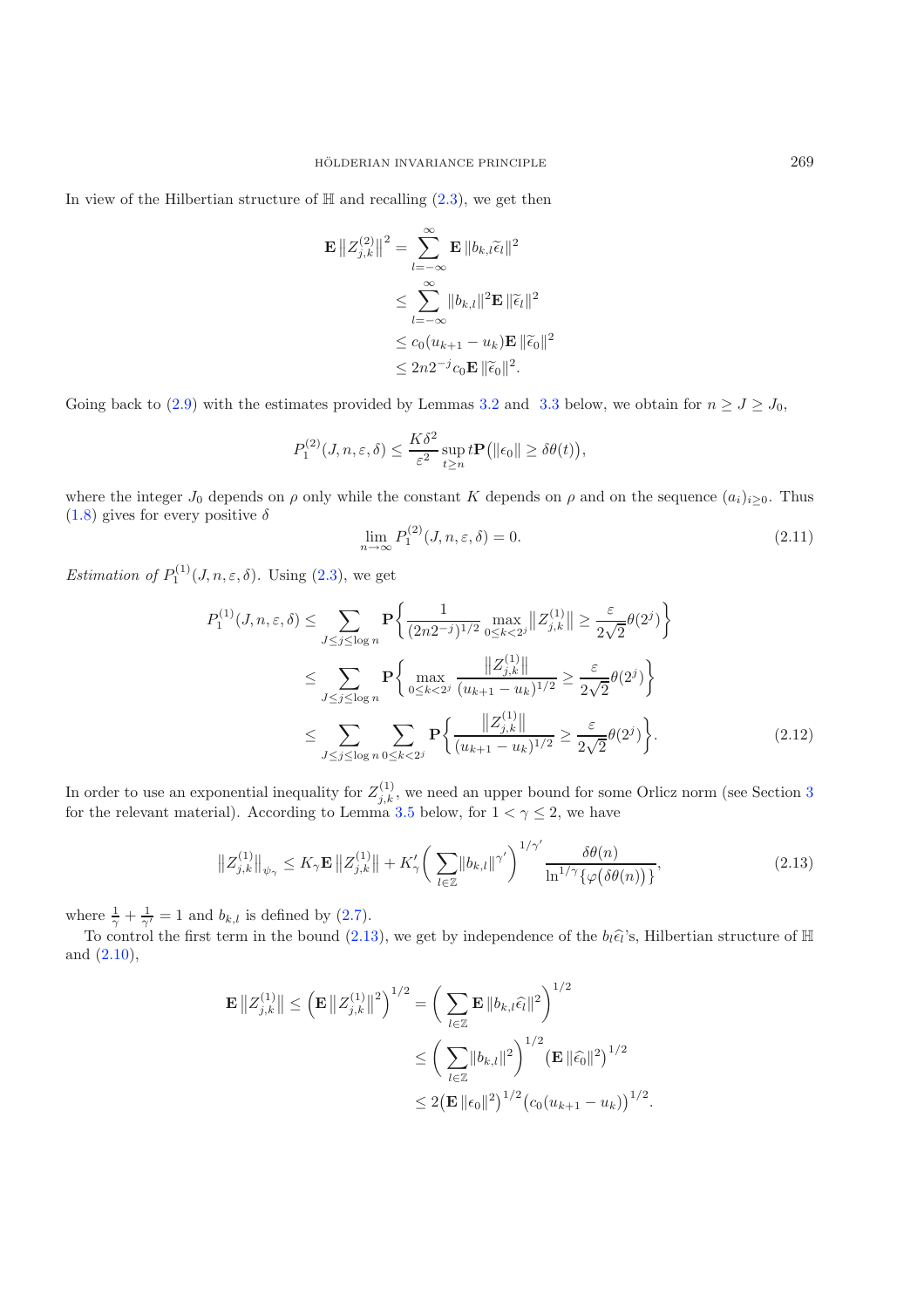Next, as  $\gamma' \geq 2$ , we get with  $M := \sum_{i \in \mathbb{Z}} ||a_i||$ ,

$$
\sum_{l \in \mathbb{Z}} ||b_{k,l}||^{\gamma'} \le M^{\gamma'-2} c_0 (u_{k+1} - u_k).
$$

Implanting these estimates into  $(2.13)$ , we obtain

$$
\left\| \frac{Z_{j,k}^{(1)}}{(u_{k+1} - u_k)^{1/2}} \right\|_{\psi_\gamma} \le K' \bigg( 1 + \left( n2^{-j} \right)^{1/2 - 1/\gamma} \frac{\delta \theta(n)}{\ln^{1/\gamma} \varphi(\delta \theta(n))} \bigg),\tag{2.14}
$$

with a constant K' depending on  $\gamma$ , on  $(a_i)_{i\in\mathbb{Z}}$  and on the distribution of  $X_1$ .

From this point, the remainder part of a detailed proof would be an exact reproduction of the corresponding part in the proof of Theorem 8 in [\[12](#page-14-5)], pp. 235–237. So we shall content ourselves with providing some explanation on the role of the parameter  $\gamma$ . Using iii) in the definition of the class R we can choose some  $\beta > 1/2$  such that  $\theta(t) \ln^{-\beta}(t)$  is ultimately non decreasing. Then we require that  $1/2 < 1/\gamma < \beta$ . Then going back to  $(2.12)$  with the exponential inequality resulting from  $(2.14)$  and  $(3.10)$  leads after some work to

$$
P_1^{(1)}(J,n,\varepsilon,\delta) \le \frac{2e^{-J}}{1-e^{-1}} + 4n \exp\biggl(-c\frac{\ln \varphi\bigl(\delta \theta(n)\bigr)}{\delta^\gamma}\biggr),
$$

for  $n \ge J \ge j_0$ , provided that  $\gamma < (1 - \alpha)^{-1}$ , where  $j_0$  is defined as in [\[12\]](#page-14-5), p.237. It is easily seen that there is always a choice of  $\beta$  making compatible both conditions imposed on  $\gamma$ . It is important to note here that neither jo, nor the constant c depend on  $\delta$ . Next for  $\delta$  < 1 and n large enough we have from [\[12\]](#page-14-5) or Lemma [3.6](#page-12-1) below:

$$
\frac{\ln \varphi(\delta \theta(n))}{\delta^{\gamma} \ln n} \geq \delta^{1/\beta - \gamma},
$$

hence

$$
4n\exp\bigg(-c\frac{\ln\varphi\big(\delta\theta(n)\big)}{\delta^{\gamma}}\bigg) \leq 4\exp\big((1-c\delta^{1/\beta-\gamma})\ln n\big).
$$

As  $1/\beta < \gamma$ , we can finally choose  $\delta$  small enough to make  $1 - c\delta^{1/\beta - \gamma}$  negative. This leads to

$$
\limsup_{n \to \infty} P_1^{(1)}(J, n, \varepsilon, \delta) \le \frac{2e^{-J}}{1 - e^{-1}}.
$$

<span id="page-9-2"></span><span id="page-9-0"></span>Recalling [\(2.8\)](#page-7-4) and [\(2.11\)](#page-8-2), the same upper bound holds for  $\limsup_{n\to\infty} P_1(J,n,\varepsilon)$ , so letting J tend to infinity ends the proof.

## 3. Tools and auxiliary results

The following lemma extends with a more elementary proof Lemma 1 in [\[9](#page-14-10)]. **Lemma 3.1.** *If the sequence*  $a = (a_i)_{i \in \mathbb{Z}}$  *in the Banach space*  $(B, \|\ \|)$  *satisfies* 

$$
||a||_{\ell^1(B)} = \sum_{l \in \mathbb{Z}} ||a_l|| < \infty,\tag{3.1}
$$

*then*

$$
Q_n^2(a) := \frac{1}{n} \sum_{l \in \mathbb{Z}} \left\| \sum_{i=1-l}^{n-l} a_i \right\|^2 \xrightarrow[n \to \infty]{} \left\| \sum_{i \in \mathbb{Z}} a_i \right\|^2.
$$
 (3.2)

<span id="page-9-1"></span>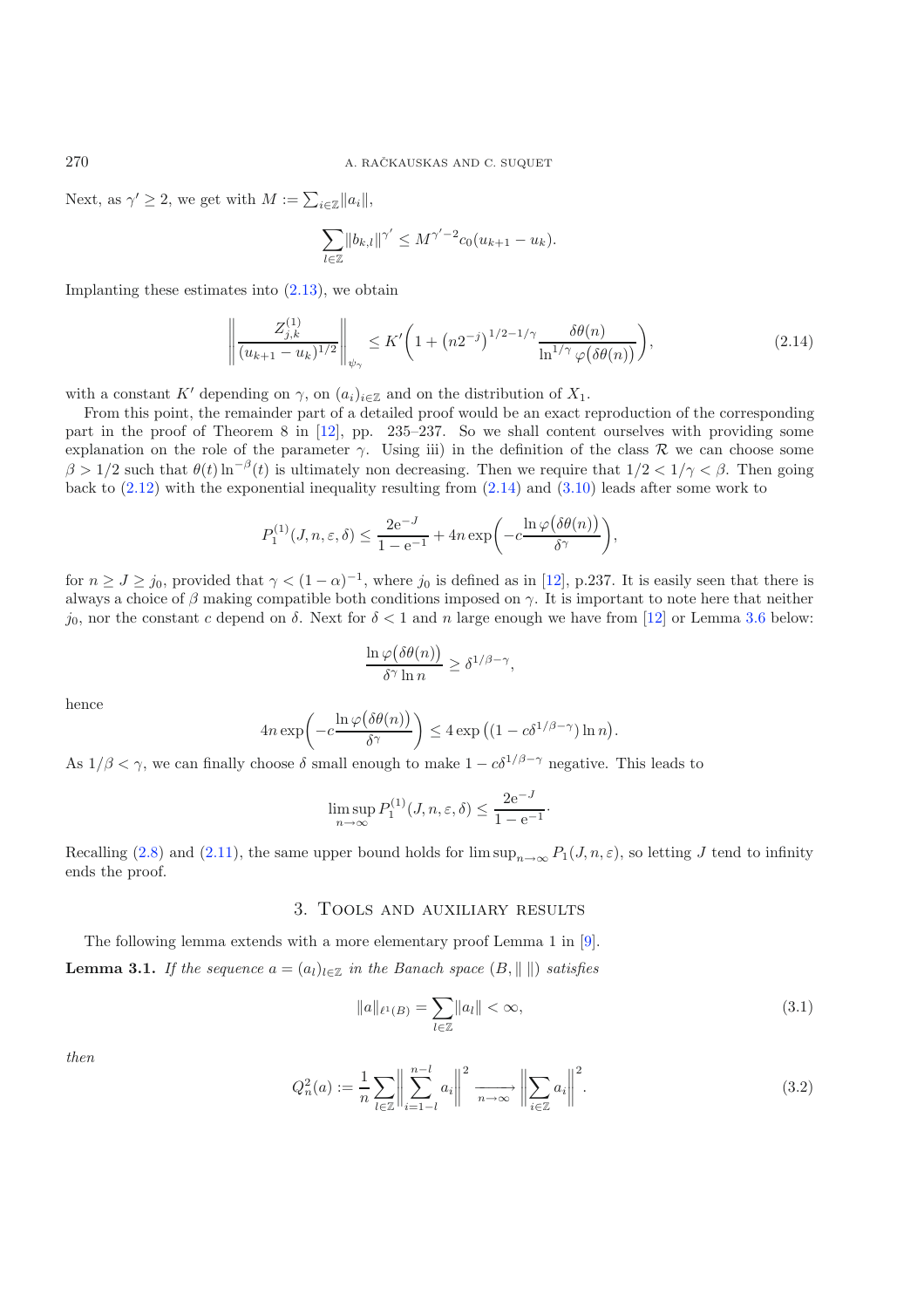*Proof.* First it is easily seen by combining the triangle inequalities in B and in  $\ell^2(\mathbb{R})$ , that  $Q_n$  satisfies the triangle inequality in  $\ell^1(B)$ . Next an elementary computation provides

$$
Q_n^2(a) \le \|a\|_{\ell^1(B)}^2.
$$

<span id="page-10-0"></span>Both properties enable us to reduce the problem via a classical  $3\varepsilon$  argument in checking the convergence [\(3.2\)](#page-9-2) for any a in the dense subspace  $\ell_0^1(B)$  of sequences with finite support. If  $a \in \ell_0^1(B)$ , then  $a_i = 0$  for  $|i| > i_0$ , so

$$
Q_n^2(a) = \frac{1}{n} \sum_{l=1-i_0}^{l=n+i_0} \left\| \sum_{i=1-l}^{n-l} a_i \right\|^2.
$$

In the above sums, the  $n - 2i_0$  blocks  $\sum_{i=1-l}^{n-l} a_i$  indexed by  $l = 1 + i_0, \ldots, n - i_0$  are complete, *i.e.* equal to  $A = \sum_{|i| \leq i_0} a_i = \sum_{i \in \mathbb{Z}} a_i$ . As it remains  $4i_0$  incomplete blocks, each bounded in norm by  $||$ convergence  $(3.2)$  follows.

**Lemma 3.2.** *There is an integer*  $J_0$  *depending only on*  $\rho(h) = h^{\alpha} L(1/h)$ *, such that for*  $n \ge J \ge J_0$ *,* 

$$
T_{J,n} := \sum_{J \le j \le \log n} \frac{1}{\rho(2^{-j})^2} \le \frac{2}{2^{\alpha} - 1} \frac{n}{\theta(n)^2}.
$$
 (3.3)

*Proof.* Let us denote by m the integer part of  $\log n$  and put  $n' := 2^m$ , so that  $n/2 < n' \le n$ . Recalling that  $\theta(t) = t^{1/2} \rho(1/t)$ , we have

<span id="page-10-1"></span>
$$
T_{J,n} = \sum_{j=J}^{m} \frac{2^j}{\theta(2^j)^2} = \sum_{l=0}^{m-J} \frac{n' 2^{-l}}{\theta(n' 2^{-l})^2} = \frac{n'}{\theta(n')^2} \sum_{l=0}^{m-J} v_{n,l},
$$

with  $v_{n,l} := 2^{-l} \theta(n')^2 \theta(n' 2^{-l})^{-2}$ . To estimate the ratio  $v_{n,l+1}/v_{n,l}$ , we note that

$$
\frac{\theta(2s)^2}{\theta(s)^2} = 2^{1-2\alpha} \frac{L(2s)^2}{L(s)^2}.
$$

<span id="page-10-2"></span>As L is slowly varying, there is some  $s_0$  depending on L and  $\alpha$  such that for  $s \geq s_0$ ,  $L(2s)^2L(s)^{-2} \leq 2^{\alpha}$ , whence

$$
\frac{\theta(2s)^2}{\theta(s)^2} \le 2^{1-\alpha}, \quad s \ge s_0. \tag{3.4}
$$

If  $2^{J} \geq 2s_0$ , we obtain  $v_{n,l+1}/v_{n,l} \leq 2^{-\alpha}$  for  $0 \leq l < m-J$ , therefore

$$
T_{J,n} \le \frac{n'}{\theta(n')^2} \frac{1}{1 - 2^{-\alpha}}.
$$

Now, let us fix  $J_0$  large enough such that  $2^{J_0} \ge 2s_0$  and  $\theta$  is non decreasing on  $[2^{J_0}, \infty)$ . To obtain [\(3.3\)](#page-10-0), it remains to note that  $n/2 < n' \le n$  and that by  $(3.4)$ ,  $\theta(n')^2 \ge \theta(n/2)^2 \ge 2^{\alpha-1}\theta(n)^2$ .

**Lemma 3.3.** *If*  $\lim_{t\to\infty} t \mathbf{P}(\|\epsilon_0\| \ge \delta \theta(t)) = 0$ , then the random element  $\tilde{\epsilon_0}$  defined by [\(2.5\)](#page-7-5) satisfies

$$
\mathbf{E} \|\tilde{\epsilon_0}\|^2 \le C\delta^2 \frac{\theta(n)^2}{n} \sup_{t \ge n} t \mathbf{P}(\|\epsilon_0\| \ge \delta\theta(t)),
$$
\n(3.5)

*where the positive constant* C *depends only on* ρ*.*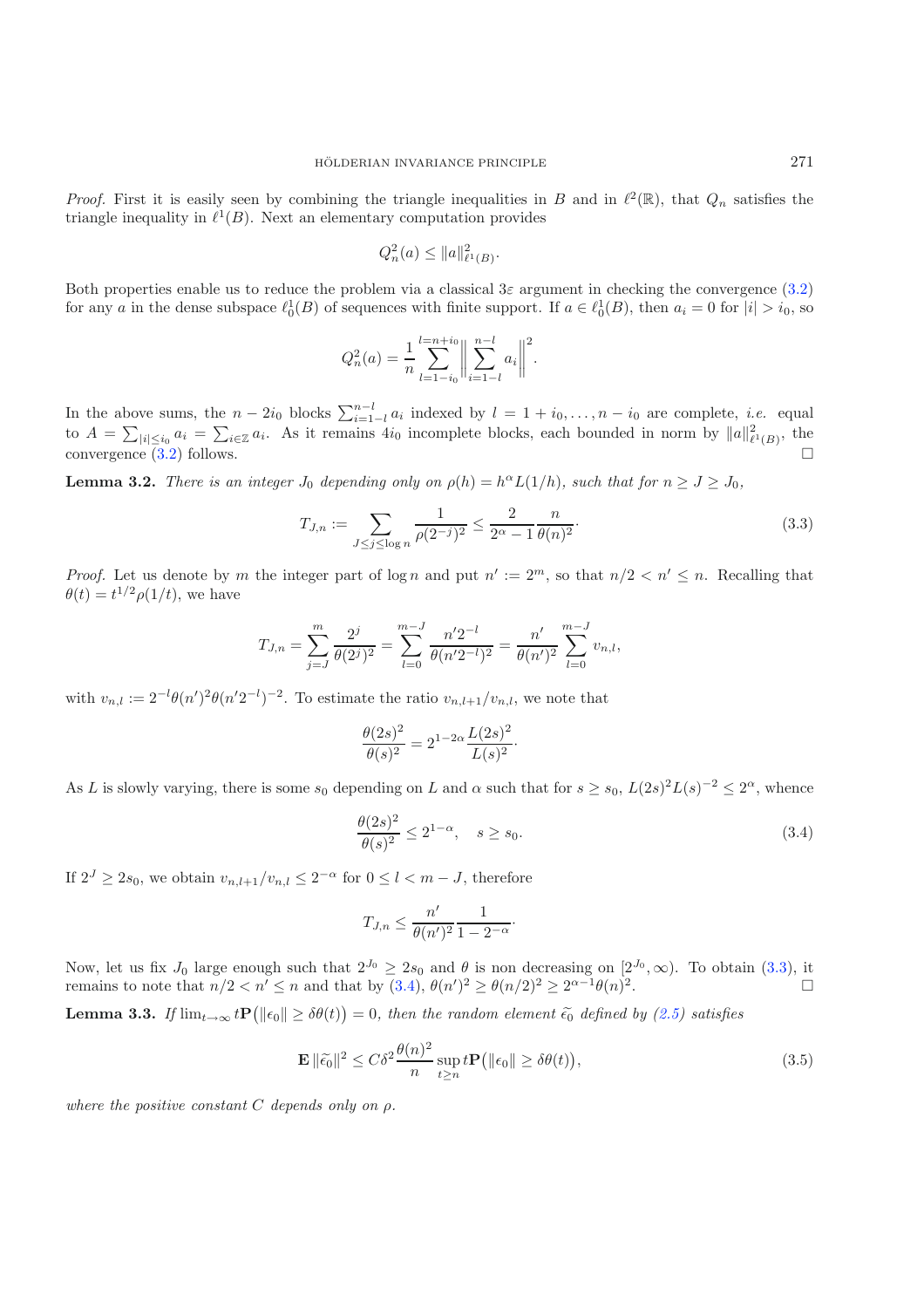*Proof.* To get rid of the centering term in  $\tilde{\epsilon_0}$ , we use successively triangular inequality,  $(a+b)^2 \leq 2a^2 + 2b^2$  and  $(\mathbf{E} || Y ||)^2 \leq \mathbf{E} || Y ||^2$  to obtain

<span id="page-11-3"></span>
$$
\mathbf{E} \|\widetilde{\epsilon_0}\|^2 \le 4 \mathbf{E} \|\epsilon_0 \mathbf{1}\{\|\epsilon_0\| > \delta \theta(n)\}\|^2.
$$

Now we note that

$$
\mathbf{E} \|\epsilon_0 \mathbf{1}\{\|\epsilon_0\| > \delta\theta(n)\}\|^2 = \int_0^\infty 2t \mathbf{P}(\|\epsilon_0\| \mathbf{1}\{\|\epsilon_0\| > \delta\theta(n)\} > t) dt
$$
  
=  $\delta^2 \theta(n)^2 \mathbf{P}(\|\epsilon_0\| > \delta\theta(n)) + I_{n,\delta},$  (3.6)

where

<span id="page-11-1"></span>
$$
I_{n,\delta} := \int_{\delta\theta(n)}^{\infty} 2t \mathbf{P} \big( ||\epsilon_0|| > t \big) dt.
$$

The substitution  $t = \delta\theta(s)$  gives

$$
I_{n,\delta} = \delta^2 \int_n^{\infty} \mathbf{P}(\|\epsilon_0\| > \delta\theta(s)) 2\theta(s)\theta'(s) ds
$$
  
\n
$$
\leq \delta^2 \sup_{u \geq n} u \mathbf{P}(\|\epsilon_0\| \geq \delta\theta(u)) \int_n^{\infty} \frac{2\theta(s)\theta'(s)}{s} ds.
$$
\n(3.7)

Integrating by parts and noting that  $\theta(s)^2/s$  vanishes at infinity, we obtain

<span id="page-11-2"></span>
$$
\int_n^{\infty} \frac{2\theta(s)\theta'(s)}{s} ds = -\frac{\theta(n)^2}{n} + \int_n^{\infty} \frac{\rho(1/s)^2}{s} ds \le \int_0^{1/n} \frac{\rho(u)^2}{u} du.
$$

The weight function  $\rho$  satisfies (see (8) in [\[12\]](#page-14-5))

$$
\int_0^h \frac{\rho(u)}{u} \, \mathrm{d}u \le c_2 \rho(h), \quad 0 < h \le 1.
$$

<span id="page-11-0"></span>As  $\rho$  is non decreasing, this leads to

$$
\int_{n}^{\infty} \frac{2\theta(s)\theta'(s)}{s} ds \le c_2 \rho(1/n)^2 = c_2 \frac{\theta(n)^2}{n}.
$$
\n(3.8)

Reporting the estimates [\(3.7\)](#page-11-1) and [\(3.8\)](#page-11-2) in [\(3.6\)](#page-11-3) leads to the inequality [\(3.5\)](#page-10-2) with  $C = 1 + c_2$ .  $\Box$ 

Let us give now some hints about the Orlicz norms used in the paper. Set for  $\gamma \geq 1$ , and X a random element in the Banach space  $(B, \|\ \|)$ ,

$$
||X||_{\psi_{\gamma}} := \inf\{c > 0; \ \mathbf{E} \, \exp(||X/c||^{\gamma}) \le 2\}.
$$
 (3.9)

Then  $||X||_{\psi_{\gamma}}$  defines a norm on the space of random elements in B satisfying  $\mathbf{E} \exp(||X/c||^{\gamma}) < \infty$  for some c and it is easily seen that

$$
\mathbf{P}\{\|X\| \ge x\} \le 2\exp\left(-\frac{x^{\gamma}}{\|X\|_{\psi_{\gamma}}^{\gamma}}\right), \quad x > 0. \tag{3.10}
$$

The following result provides an useful bound for the  $\psi_{\gamma}$  Orlicz norm of a finite sum of independent random elements in B.

**Theorem 3.4** (Talagrand [\[16](#page-14-15), Th. 4]). Let  $(Y_i)_{i \in \mathbb{N}}$  be a sequence of independent mean zero random elements *in the Banach space*  $(B, \|\ \|)$ *. Then for*  $1 < \gamma \leq 2$ *, and any finite subset* I of N,

$$
\Big\|\sum_{i\in I}Y_i\Big\|_{\psi_\gamma}\leq K_\gamma\Big\{\mathbf{E}\,\Big\|\sum_{i\in I}Y_i\Big\|+\bigg(\sum_{i\in I}\|Y_i\|_{\psi_\gamma}^{\gamma'}\bigg)^{1/\gamma'}\Big\},\,
$$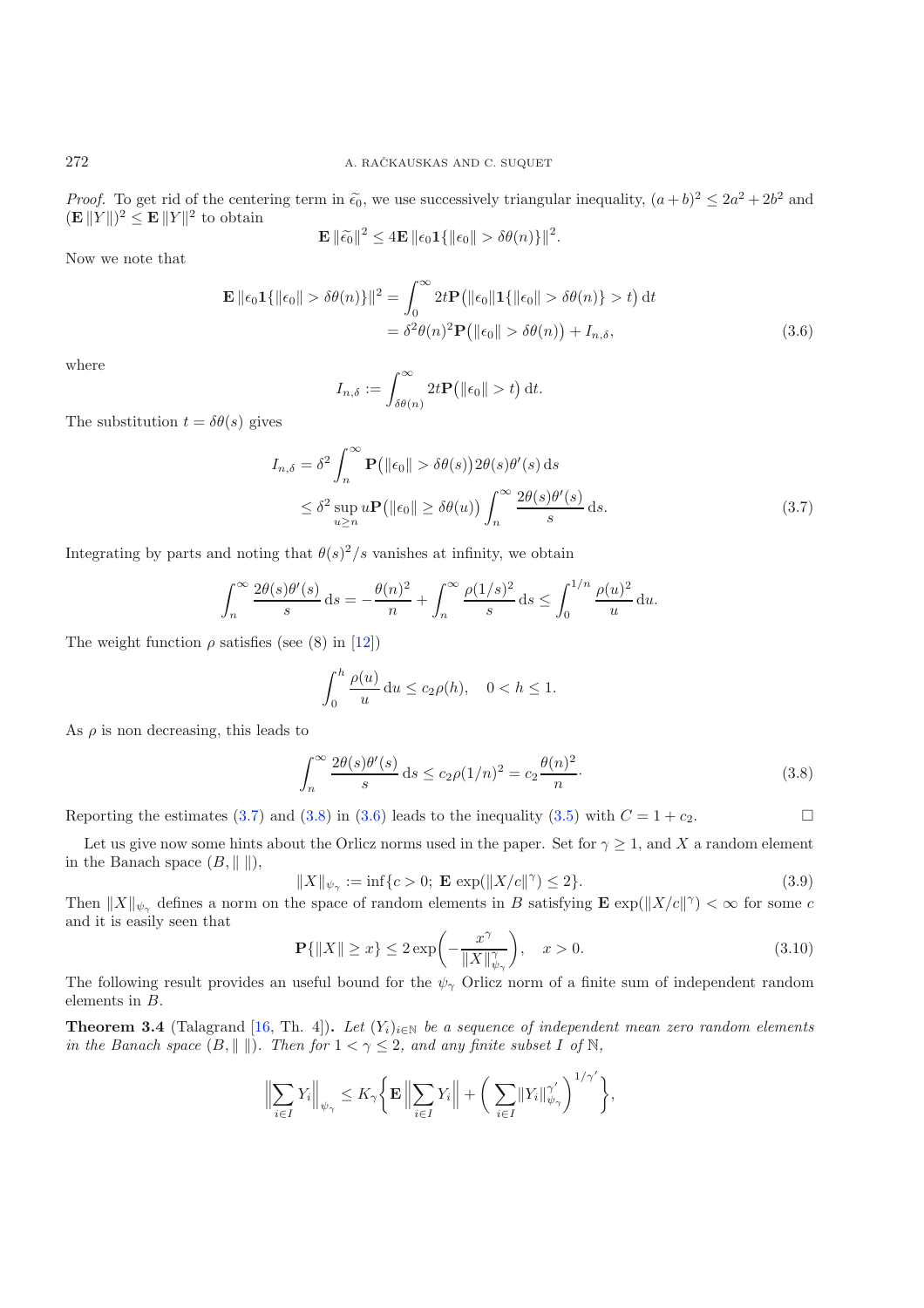<span id="page-12-2"></span>*where*  $1/\gamma + 1/\gamma' = 1$  *and*  $K_{\gamma}$  *depends on*  $\gamma$  *only.* 

**Lemma 3.5.** Let  $Z = \sum_{l=-\infty}^{\infty} b_l \hat{\epsilon}_l$  where  $\hat{\epsilon}_l$  is defined by [\(2.4\)](#page-7-6) and the  $b_l$ 's are bounded linear operators  $B \to \mathbb{H}$ , with  $\sum_{l \in \mathbb{Z}} ||b_l|| < \infty$ . Then the series defining Z converges in  $\psi_\gamma$  Orlicz no

$$
||Z||_{\psi_{\gamma}} \le K_{\gamma} \mathbf{E} ||Z|| + K_{\gamma}' \bigg( \sum_{l \in \mathbb{Z}} ||b_l||^{\gamma'} \bigg)^{1/\gamma'} \frac{\delta \theta(n)}{\ln^{1/\gamma} {\{\varphi(\delta \theta(n))\}}},
$$
\n(3.11)

*where*  $\varphi$  *is the generalized inverse of*  $\theta$  *defined by* [\(1.2\)](#page-3-5),  $K_{\gamma}$  *is the same as in Theorem* [3.4,](#page-4-4)  $K'_{\gamma}$  *depends on*  $\rho$ *,*  $\gamma$  *and the distribution of*  $\epsilon_0$ *.* 

*Proof.* As bounded random elements, the  $\hat{\epsilon}_l$ 's have finite  $\psi$  Orlicz norm. Then the convergence in  $\psi$  Orlicz norm of the series follows easily from the assumption  $\sum_{l\in\mathbb{Z}}\|b_l\| < \infty$  and identical distribution of the  $\hat{\epsilon}_l$ 's. Combining this convergence and Theorem [3.4](#page-4-4) leads to the bound

$$
||Z||_{\psi_{\gamma}} \leq K_{\gamma} \mathbf{E} ||Z_{k}|| + K_{\gamma} \bigg(\sum_{l \in \mathbb{Z}} ||b_{l}||^{\gamma'}\bigg)^{1/\gamma'} ||\widehat{\epsilon_{0}}||_{\psi_{\gamma}},
$$

<span id="page-12-1"></span>which gives [\(3.11\)](#page-12-2), applying Lemma 16 in [\[12\]](#page-14-5) to estimate  $\|\hat{\epsilon}_0\|_{\psi_\gamma}$ .

**Lemma 3.6.** *Assume that* ρ *belongs to the class* R*. Let* β *satisfying Condition iii) in the definition of* R*. Then for any*  $0 < \delta \leq 1$ *, there is a*  $t_0 \geq 1$ *, depending on*  $\rho$ *,*  $\beta$  *and*  $\delta$  *such that* 

$$
\forall t \ge t_0, \quad \frac{\ln \varphi(\delta \theta(t))}{\ln t} \ge \delta^{1/\beta}.
$$

In fact this lemma extracts one simple trick from the proof of Theorem 8 in  $[12]$  $[12]$ . It is stated here independently for writing convenience and further use.

*Proof.* The Condition iii) in the definition of the class R provides the representation  $\theta(t) = f(t) \ln^{\beta} t$ ,  $t > 1$ , with f ultimately non decreasing. This gives in turn  $\varphi(u) = \exp(u^{1/\beta} g(u))$  with g ultimately non increasing. Indeed, putting  $u = \theta(t)$  and taking the logarithms in this last formula yields  $g(\theta(t)) = f(t)^{-1/\beta}$  where  $\theta$  is continuous and ultimately non decreasing. Then we have for  $t \geq t_0$ ,

<span id="page-12-4"></span><span id="page-12-3"></span>
$$
\frac{\ln \varphi(\delta \theta(t))}{\ln t} = \frac{\delta^{1/\beta} \theta(t)^{1/\beta} g(\delta \theta(t))}{\ln \varphi(\theta(t))} = \frac{\delta^{1/\beta} g(\delta \theta(t))}{g(\theta(t))} \geq \delta^{1/\beta}.
$$

We note that the condition  $\delta \leq 1$  was used to exploit the ultimate non increasingness of g, which explains why  $t_0$  depends also on  $\delta$ .

<span id="page-12-0"></span>**Lemma 3.7.** *If*  $\rho$  *belongs to the class*  $\mathcal{R}$ *, the following conditions are equivalent:* 

$$
\forall c > 0, \quad \lim_{t \to \infty} t \mathbf{P}\{\|X_0\| \ge c\theta(t)\} = 0 \tag{3.12}
$$

*and*

$$
\forall c > 0, \quad \lim_{t \to \infty} t \mathbf{P}\{\|\epsilon_0\| \ge c\theta(t)\} = 0. \tag{3.13}
$$

*Proof.* To prove the sufficiency of [\(3.13\)](#page-12-3) for [\(3.12\)](#page-12-4), let us fix a positive  $\delta$  to be precised later and define

$$
\begin{aligned}\n\widehat{\epsilon_i} &:= \epsilon_i \mathbf{1} \{ \|\epsilon_i\| \le \delta \theta(t) \} - \mathbf{E} \, \epsilon_i \mathbf{1} \{ \|\epsilon_i\| \le \delta \theta(t) \}, \\
\widetilde{\epsilon_i} &:= \epsilon_i \mathbf{1} \{ \|\epsilon_i\| > \delta \theta(t) \} - \mathbf{E} \, \epsilon_i \mathbf{1} \{ \|\epsilon_i\| > \delta \theta(t) \}.\n\end{aligned}
$$

 $\Box$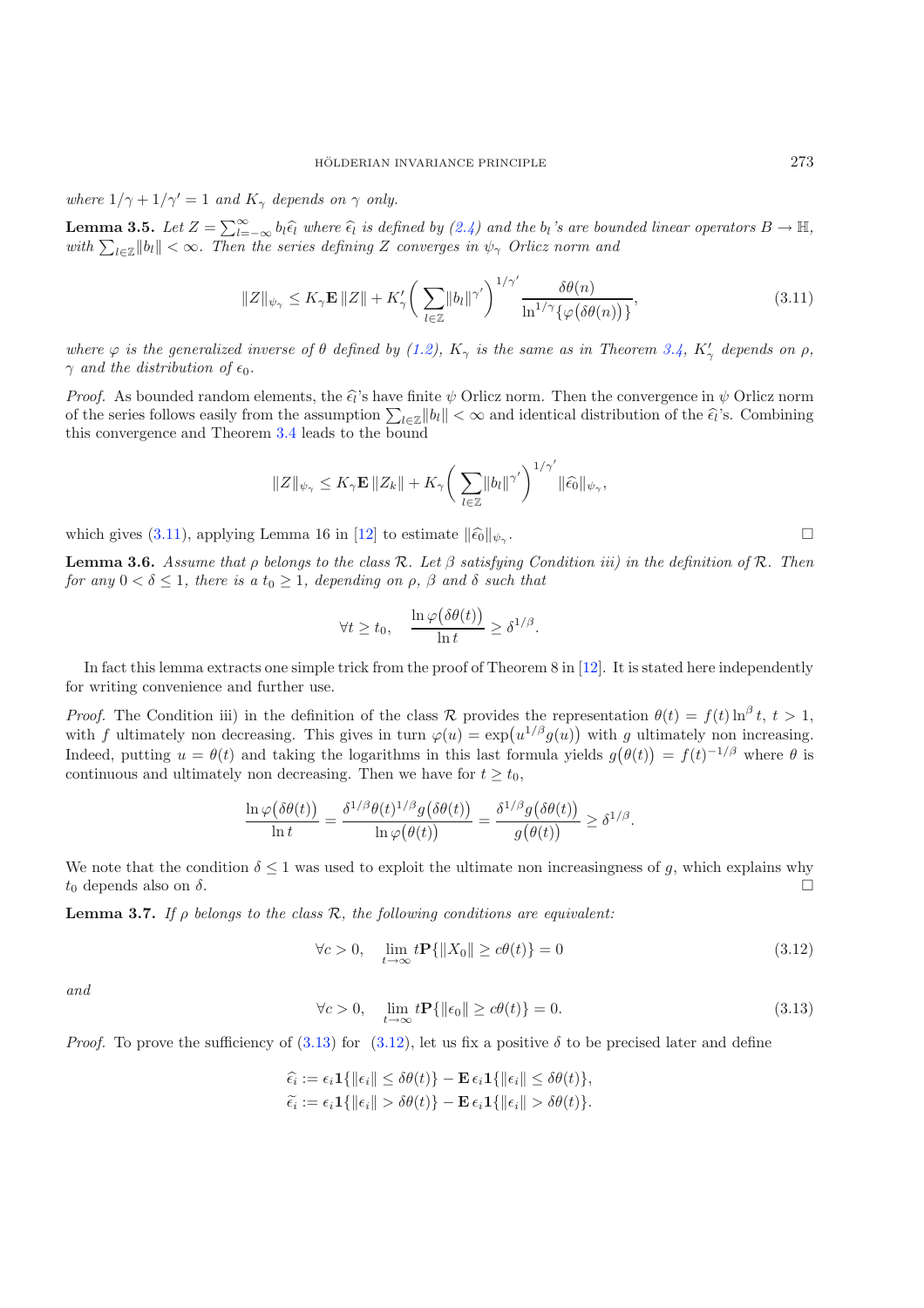Writing for simplicity

$$
\widehat{X}_0 := \sum_{i=0}^{\infty} a_i \widehat{\epsilon}_i, \quad \widetilde{X}_0 := \sum_{i=0}^{\infty} a_i \widetilde{\epsilon}_i
$$

and noting that  $X_0$  has the same distribution as  $X_0 + X_0$ , we have for any  $c > 0$  and  $t > 0$ ,

$$
t\mathbf{P}\{\|X_0\| \ge 2c\theta(t)\} \le tP_1 + tP_2,
$$

where

<span id="page-13-0"></span>
$$
P_1 := \mathbf{P}\{\|\widehat{X_0}\| \ge c\theta(t)\}, \quad P_2 := \mathbf{P}\{\|\widetilde{X_0}\| \ge c\theta(t)\}.
$$

To control  $P_2$ , we get the following bound from Chebyshev inequality, independence of the  $a_i\tilde{\epsilon}_i$ 's, Hilbertian structure of H and Lemma [3.3:](#page-3-3)

$$
P_2 \le \frac{\mathbf{E} \|\tilde{\epsilon_0}\|^2}{c^2 \theta(t)^2} \sum_{i=0}^{\infty} \|a_i\|^2 \le \frac{C'\delta^2}{t} \sup_{s \ge t} \mathbf{P}\{\|X_0\| \ge \delta \theta(s)\},
$$

where the constant C' depends on  $\theta$ , c and  $(a_i)_{i\geq 0}$ . In view of [\(3.13\)](#page-12-3), this gives

$$
\lim_{t \to \infty} tP_2 = 0. \tag{3.14}
$$

To control  $P_1$ , applying [\(3.10\)](#page-11-0) with  $1 < \gamma < 2$ , we obtain

$$
P_1 \leq 2 \exp \left(-\frac{(c\theta(t))^\gamma}{\|\widehat{X}_0\|_{\psi_\gamma}^\gamma}\right).
$$

Next we bound  $\|\widehat{X}_0\|_{\psi_\gamma}^{\gamma}$  using Lemma [3.5.](#page-4-3) Noting that  $\mathbf{E} \|\widehat{X}_0\|$  is bounded uniformly in  $\delta$  and that  $\theta(t)^{\gamma}/\ln(\varphi(\delta\theta(t)))$ tends to infinity with  $t$  (see (33) in [\[12](#page-14-5)]), we obtain

$$
\|\widehat{X_0}\|_{\psi_\gamma}^\gamma \leq C'' \frac{\delta^\gamma \theta(t)^\gamma}{\ln\left(\varphi(\delta \theta(t))\right)},
$$

with a constant  $C''$  depending on  $\theta$ , c,  $(a_i)_{i\geq 0}$  and  $\gamma$ . This leads to

$$
tP_1 \leq 2 \exp\left( \left( 1 - \frac{C'' \ln\left(\varphi(\delta\theta(t))\right)}{\delta^{\gamma} \ln t} \right) \ln t \right) \leq 2 \exp\left( (1 - C'' \delta^{1/\beta - \gamma}) \ln t \right),
$$

according to Lemma [3.6.](#page-12-1) Choosing  $\gamma$  such that  $1/\beta < \gamma < 2$  and  $\delta$  small enough to make  $1-C''\delta^{1/\beta-\gamma}$  negative gives

$$
\lim_{t \to \infty} tP_1 = 0.
$$

Together with  $(3.14)$ , this establishes the sufficiency of  $(3.13)$  for  $(3.12)$ .

Let us prove the necessity of  $(3.13)$ . We have

$$
X_0 = a_0 \epsilon_0 + \sum_{i=1}^{\infty} a_i \epsilon_{-i} = a_0 \epsilon_0 + Z.
$$